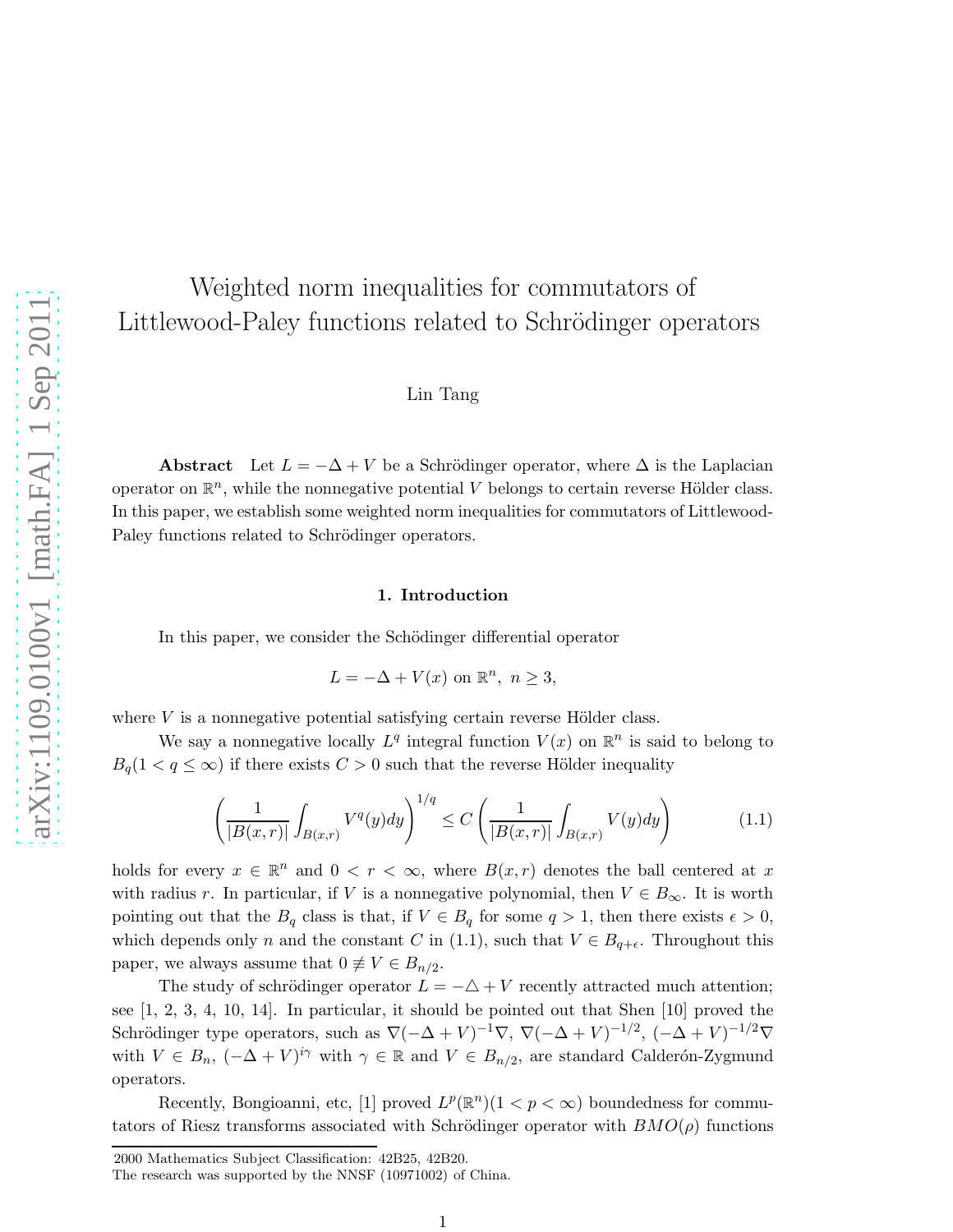which include the class  $BMO$  function, and in [2] established the weighted boundedness for Riesz transforms, fractional integrals and Littlewood-Paley functions associated with Schrödinger operator with weight  $A_p^{\rho}$  class which includes the Muckenhoupt weight class. Very recently, the author [13] established the weighted norm inequalities for some Schrödinger type operators, which include Riesz transforms and fractional integrals and their commutators.

In this paper, we will continue to study weighted norm inequalities for commutators of Littlewood-Paley functions related to Schrödinger operators. More precisely, we have the following results.

**Theorem 1.1.** Let  $1 < p < \infty$ . If  $b \in BMO(\rho)(defined \text{ in Section 2}), \omega \in$  $A_p^{\rho}$ (defined in Section 2), then there exists a constant C such that

$$
||g_b(f)||_{L^p(\omega)} \leq C||b||_{BMO(\rho)}||f||_{L^p(\omega)}.
$$

where the Littlewood-Paley g function related to Schrödinger operators is defined by

$$
g(f)(x) = \left(\int_0^\infty \left|\frac{d}{dt}e^{-tL}(f)(x)\right|^2 t dt\right)^{1/2},\tag{1.2}
$$

and the commutator  $g_b$  of g with  $b \in BMO(\rho)$  is defined by

$$
g_b(f)(x) = \left(\int_0^\infty \left|\frac{d}{dt}e^{-tL}((b(x)-b(\cdot))f)(x)\right|^2 t dt\right)^{1/2}.
$$
 (1.3)

In addition, we denote  $g^*(f)(x)$  and  $g_b^*(f)(x)$  in (1.2) and (1.3) if  $L = \triangle$ 

The weighted weak-type endpoint estimate for the commutator is the following.

**Theorem 1.2.** Let  $b \in BMO(\rho)$  and  $\omega \in A_1^{\rho}$  $_{1}^{\rho}$ . There exists a constant  $C > 0$ such that for any  $\lambda > 0$ 

$$
\omega(\lbrace x \in \mathbb{R}^n : \ |g_b f(x)| > \lambda \rbrace) \leq C \int_{\mathbb{R}^n} \frac{|f(x)|}{\lambda} \left(1 + \log^+ \left(\frac{|f(x)|}{\lambda}\right)\right) \omega(x) dx.
$$

Throughout this paper, we let C denote constants that are independent of the main parameters involved but whose value may differ from line to line. By  $A \sim B$ , we mean that there exists a constant  $C > 1$  such that  $1/C \leq A/B \leq C$ .

#### 2. Preliminaries

We first recall some notation. Given  $B = B(x, r)$  and  $\lambda > 0$ , we will write  $\lambda B$  for the  $\lambda$ -dilate ball, which is the ball with the same center x and with radius  $\lambda r$ . Similarly,  $Q(x, r)$  denotes the cube centered at x with the sidelength r (here and below only cubes with sides parallel to the coordinate axes are considered), and  $\lambda Q(x, r) = Q(x, \lambda r)$ . Given a Lebesgue measurable set E and a weight  $\omega$ , |E| will denote the Lebesgue measure of E and  $\omega(E) = \int_E \omega dx$ .  $||f||_{L^p(\omega)}$  will denote  $(\int_{\mathbb{R}^n} |f(y)|^p \omega(y) dy)^{1/p}$  for  $0 < p < \infty$ .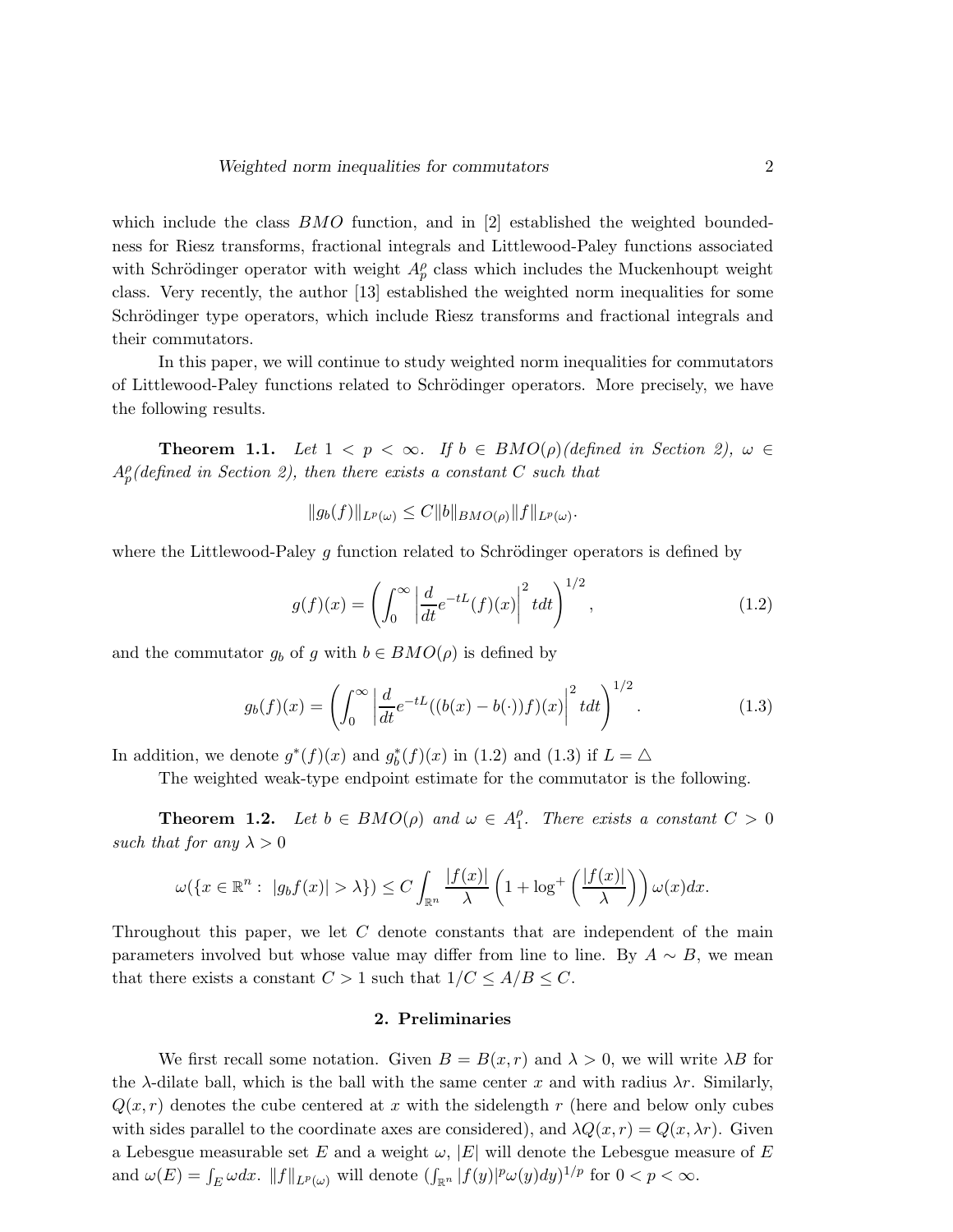The function  $m_V(x)$  is defined by

$$
\rho(x) = \frac{1}{m_V(x)} = \sup_{r>0} \left\{ r : \frac{1}{r^{n-2}} \int_{B(x,r)} V(y) dy \le 1 \right\}.
$$

Obviously,  $0 < m_V(x) < \infty$  if  $V \neq 0$ . In particular,  $m_V(x) = 1$  with  $V = 1$  and  $m_V(x) \sim (1+|x|)$  with  $V = |x|^2$ .

**Lemma 2.1([10]).** There exists  $l_0 > 0$  and  $C_0 > 1$  such that

$$
\frac{1}{C_0} \left( 1 + |x - y| m_V(x) \right)^{-l_0} \le \frac{m_V(x)}{m_V(y)} \le C_0 \left( 1 + |x - y| m_V(x) \right)^{l_0/(l_0+1)}
$$

In particular,  $m_V(x) \sim m_V(y)$  if  $|x - y| < C/m_V(x)$ .

In this paper, we write  $\Psi(B) = (1 + rm_V(B))^{\theta}$  where  $m_V(B) = \frac{1}{|B|}$  $\int_B m_V(x)dx$  and  $\theta > 0$ , and  $r$  denotes the radius of  $B$ .

Obviously,

$$
\Psi(B) \le \Psi(2B) \le 2^{\theta} \Psi(B). \tag{2.1}
$$

A weight will always mean a positive function which is locally integrable. As [2], we say that a weight  $\omega$  belongs to the class  $A_p^{\rho}$  for  $1 < p < \infty$ , if there is a constant C such that for all ball  $B = B(x, r)$ 

$$
\left(\frac{1}{\Psi(B)|B|}\int_B \omega(y)\,dy\right)\left(\frac{1}{\Psi(B)|B|}\int_B \omega^{-\frac{1}{p-1}}(y)\,dy\right)^{p-1}\leq C.
$$

We also say that a nonnegative function  $\omega$  satisfies the  $A_1^{\rho}$  $\int_{1}^{\rho}$  condition if there exists a constant  $C$  for all balls  $B$ 

$$
M_V(\omega)(x) \leq C\omega(x), \ a.e. \ x \in \mathbb{R}^n.
$$

where

$$
M_V f(x) = \sup_{x \in B} \frac{1}{\Psi(B)|B|} \int_B |f(y)| dy.
$$

When  $V = 0$ , we denote  $M_0 f(x)$  by  $Mf(x)$  the standard Hardy-Littlewood maximal function). It is easy to see that  $|f(x)| \leq M_V f(x) \leq Mf(x)$  for  $a.e. x \in \mathbb{R}^n$ .

We denote  $A^{\rho}_{\infty} = \bigcup_{p\geq 1} A^{\rho}_p$ . Since  $\Psi(B) \geq 1$ , obviously,  $A_p \subset A^{\rho}_p$  for  $1 \leq p < \infty$ , where  $A_p^{\rho}$  denote the classical Muckenhoupt weights; see [6] and [7]. We will see that  $A_p \subset\subset A_p^{\rho}$  for  $1 \leq p < \infty$  in some cases. In fact, let  $\theta > 0$  and  $0 \leq \gamma \leq \theta$ , it is easy to check that  $\omega(x) = (1 + |x|)^{-(n+\gamma)} \notin A_{\infty}$  and  $\omega(x)dx$  is not a doubling measure, but  $\omega(x) = (1+|x|)^{-(n+\gamma)} \in A_1^{\rho}$  provided that  $V = 1$  and  $\Psi(B(x_0, r)) = (1+r)^{\theta}$ .

From the definition of  $A_p^{\rho}$  for  $1 \leq p < \infty$ , it is easy to see that

Lemma 2.2. Let  $1 \leq p < \infty$ . Then

(i) If  $1 \leq p_1 < p_2 < \infty$ , then  $A_{p_1}^{\rho} \subset A_{p_2}^{\rho}$ .

.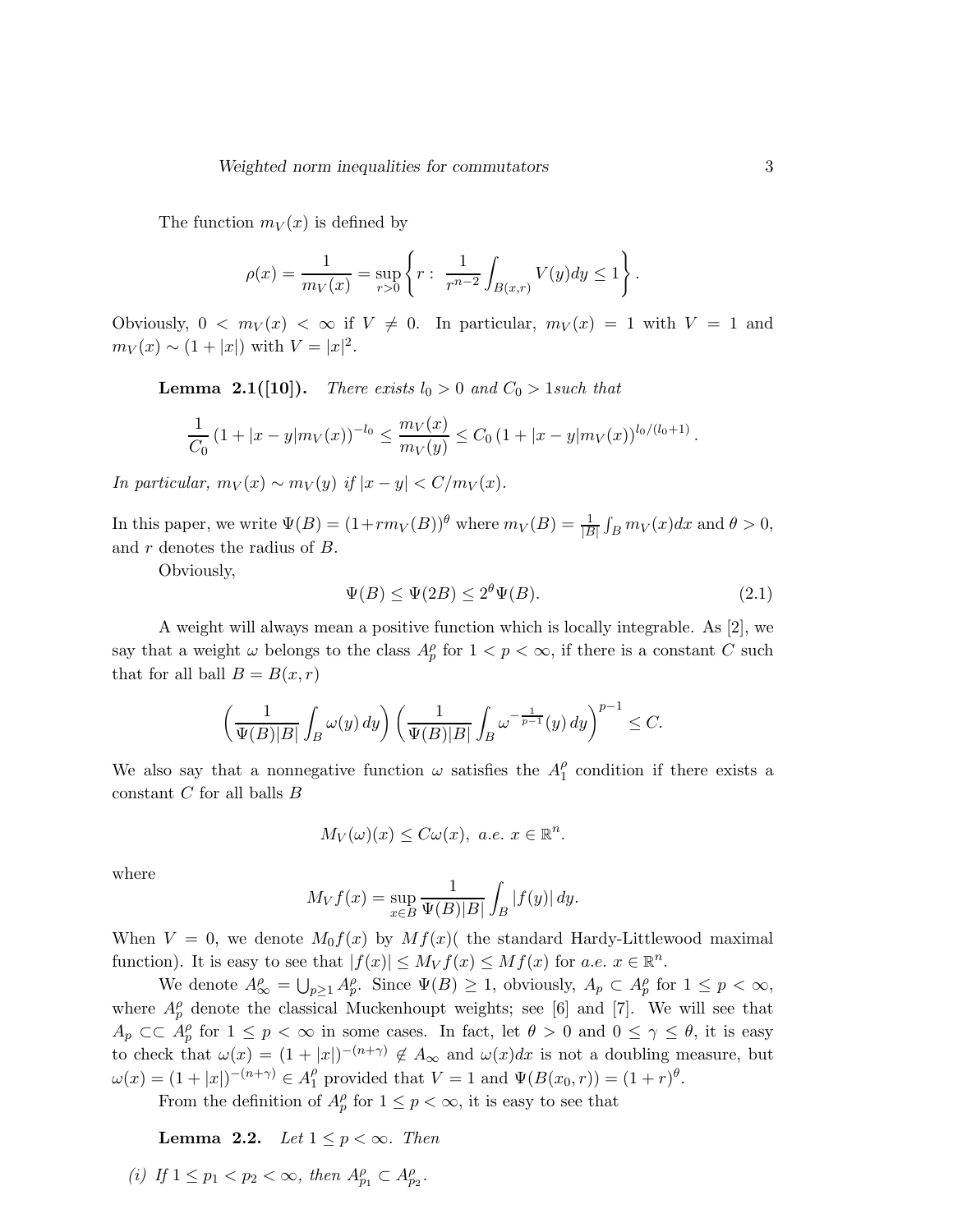(ii)  $\omega \in A_p^{\rho}$  if and only if  $\omega^{-\frac{1}{p-1}} \in A_p^{\rho}$  $_{p'}^{\rho}$ , where  $1/p+1/p'=1$ .

Bongioanni, etc, [1] introduce a new space  $BMO(\rho)$  defined by

$$
||f||_{BMO(\rho)} = \sup_{B \subset \mathbb{R}^n} \frac{1}{\Psi(B)|B|} \int_B |f(x) - f_B| dx < \infty,
$$

where  $f_B = \frac{1}{|B|}$  $\int_B f(y) dy$  and  $\Psi(B) = (1 + r/\rho(x_0))^{\theta}, B = B(x_0, r)$  and  $\theta > 0$ .

In particularly, Bongioanni, etc, [1] proved the following result for  $BMO(\rho)$ .

**Lemma 2.3.** Let  $\theta > 0$  and  $1 \leq s < \infty$ . If  $b \in BMO(\rho)$ , then

$$
\left(\frac{1}{|B|}\int_B |b-b_B|^s\right)^{1/s} \leq C_{\theta,s} \|b\|_{BMO(\rho)} \left(1+\frac{r}{\rho(x)}\right)^{\theta'},
$$

for all  $B = B(x, r)$ , with  $x \in \mathbb{R}^n$  and  $r > 0$ , where  $\theta' = (l_0 + 1)\theta$ .

Obviously, the classical  $BMO$  is properly contained in  $BMO(\rho)$ ; more examples see [1].

From Lemma 2.3, the author [13] proved the John-Nireberg inequality for  $BMO(\rho)$ .

**Proposition 2.1.** Suppose that f is in  $BMO(\rho)$ . There exist positive constants  $\gamma$  and C such that

$$
\sup_{B} \frac{1}{|B|} \int_{B} \exp \left\{ \frac{\gamma}{\|f\|_{BMO(\rho)} \Psi_{\theta'}(B)} |f(x) - f_B| \right\} dx \le C,
$$

where  $f_B = \frac{1}{|B|}$  $|B|$  $\int_B f(y) dy$  and  $\Psi_{\theta'}(B) = (1 + r/\rho(x_0))^{\theta'}, B = B(x_0, r)$  and  $\theta' = (l_0 + 1)\theta$ .

We remark that balls can be replaced by cubes in definitions of  $A_p^{\rho}$ ,  $BMO(\rho)$  and  $M_V$  by (2.1).

The dyadic maximal operator  $M_V^{\triangle}(x)$  is defined by

$$
M_V^{\triangle} f(x) := \sup_{x \in Q(dyadic \ cube)} \frac{1}{\Psi(Q)|Q|} \int_Q |f(x)| dx.
$$

The dyadic sharp maximal operator  $M_V^{\sharp} f(x)$  is defined by

$$
M_V^{\sharp} f(x) := \sup_{x \in Q, r < \rho(x_0)} \frac{1}{|Q|} \int_{Q_{x_0}} |f(y) - f_Q| \, dy + \sup_{x \in Q, r \ge \rho(x_0)} \frac{1}{\Psi(Q)|Q|} \int_{Q_{x_0}} |f| \, dy
$$
\n
$$
\simeq \sup_{x \in Q, r < \rho(x_0)} \inf_{C} \frac{1}{|Q|} \int_{Q_{x_0}} |f(y) - C| \, dy + \sup_{x \in Q, r \ge \rho(x_0)} \frac{1}{\Psi(Q)|Q|} \int_{Q_{x_0}} |f| \, dx
$$

where  $Q_{x_0}$  denotes dyadic cubes  $Q(x_0, r)$  and  $f_Q = \frac{1}{|Q|}$  $|Q|$  $\int_Q f(x) dx$ .

A variant of dyadic maximal operator and dyadic sharp maximal operator

$$
M^{\triangle}_{\delta,V} f(x) = M^{\triangle}_V (|f|^{\delta})^{1/\delta}(x)
$$

and

$$
M_{\delta,V}^{\sharp}f(x) = M_V^{\sharp}(|f|^{\delta})^{1/\delta}(x),
$$

which will become the main tool in our scheme.

In [13], the author proved the following Lemmas.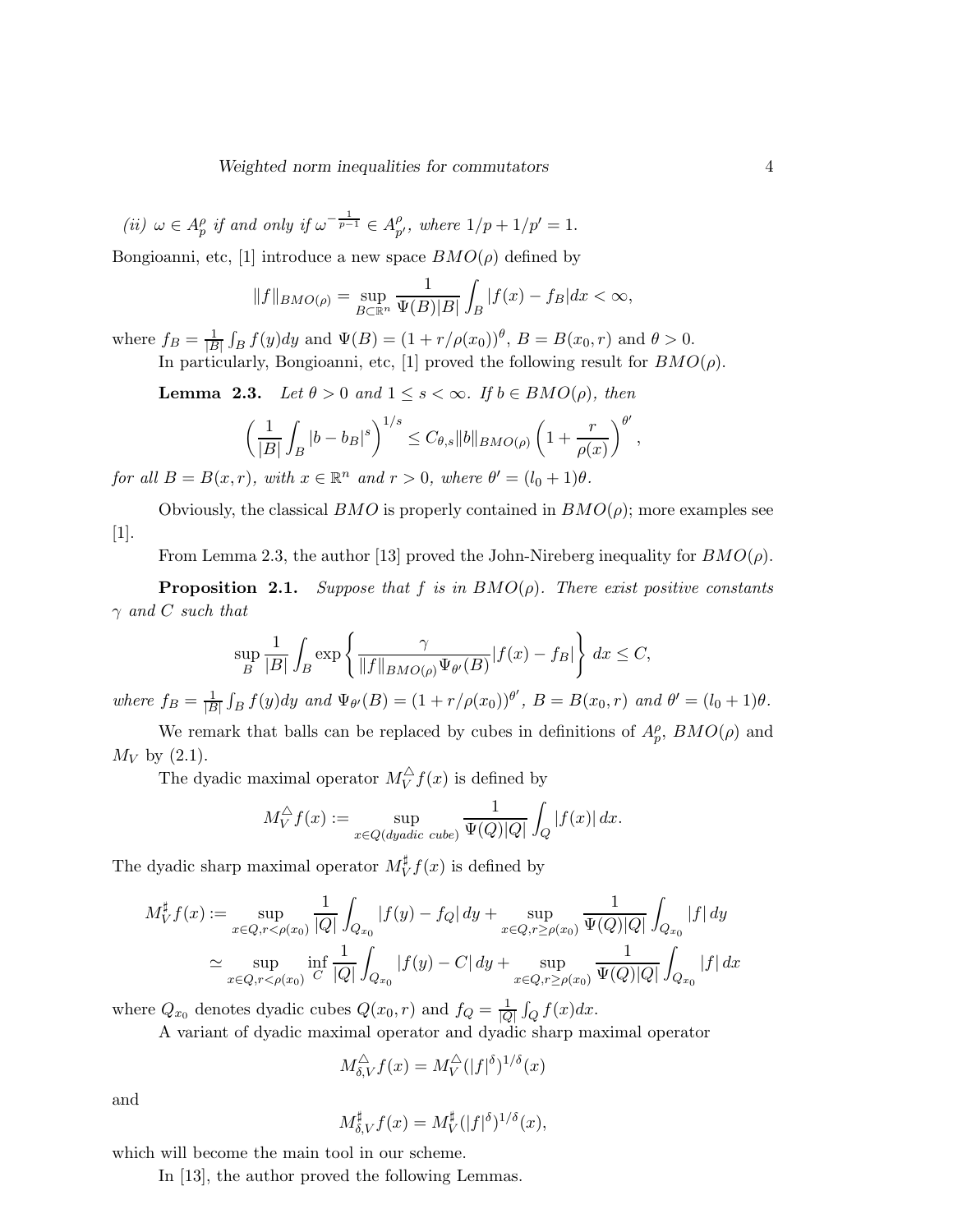**Theorem 2.1.** Let  $\omega \in A^{\rho}_{\infty}$ . Then there exist constant  $C, \delta^1$  such that for a locally integrable function f, and for b and  $\gamma$  positive  $\gamma < b < b_0 = (8nC_0)^{-(l_0+2)\alpha}$ , we have the following inequality

$$
\omega(\lbrace x \in \mathbb{R}^n : M_V^{\triangle} f(x) > \lambda, M_V^{\sharp} f(x) \le \gamma \lambda \rbrace) \le C a^{\delta_1} \omega(\lbrace x \in \mathbb{R}^n : M_V^{\triangle} f(x) > b \lambda \rbrace)
$$
(2.1)

for all  $\lambda > 0$ , where  $a = 2^n \gamma/(1 - \frac{b}{b_0})$ .

As a consequence of Theorem 2.1, we have the following result.

**Corollary 2.1.** Let  $0 < p$ ,  $\delta < \infty$  and  $\omega \in A^{\rho}_{\infty}$ . There exists a positive constant C such that

$$
\int_{\mathbb{R}^n} M_{\delta,V}^{\triangle} f(x)^p \omega(x) dx \le C \int_{\mathbb{R}^n} M_{\delta,V}^{\sharp} f(x)^p \omega(x) dx.
$$

Let  $\varphi : (0,\infty) \to (0,\infty)$  be a doubling function. Then there exists a positive constant C such that

$$
\sup_{\lambda>0} \varphi(\lambda)\omega(\{x\in\mathbb{R}^n:\ M_{\delta,V}^{\triangle}f(x)>\lambda\})\leq C \sup_{\lambda>0} \varphi(\lambda)\omega(\{x\in\mathbb{R}^n:\ M_{\delta,V}^{\sharp}f(x)>\lambda\})
$$

for any smooth function f for which the left handside is finite.

**Proposition 2.2([13]).** Let  $1 < p < \infty$  and suppose that  $\omega \in A_p^{\rho}$ . If  $p < p_1 < \infty$ , then the equality

$$
\int_{\mathbb{R}^n} |M_V f(x)|^{p_1} \omega(x) dx \leq C_p \int_{\mathbb{R}^n} |f(x)|^{p_1} \omega(x) dx.
$$

Further, let  $1 \leq p < \infty$ ,  $\omega \in A_p^{\rho}$  if and only if

$$
\omega(\lbrace x \in \mathbb{R}^n : M_V f(x) > \lambda \rbrace) \leq \frac{C_p}{\lambda^p} \int_{\mathbb{R}^n} |f(x)|^p \omega(x) dx.
$$

From proposition 4.1, we know that  $M_V$  may be not bounded on  $L^p(\omega)$  for all  $\omega \in A_p^{\rho}$  and  $1 < p < \infty$ . We now need to define a variant maximal operator  $M_{V,\eta}$  for  $0 < \eta < \infty$  as follows

$$
M_{V,\eta}f(x) = \sup_{x \in B} \frac{1}{(\Psi(B))^{\eta}|B|} \int_B |f(y)| dy.
$$

**Theorem 2.2([13]).** Let  $1 < p < \infty$ ,  $p' = p/(p-1)$  and suppose that  $\omega \in A_p^{\rho}$ . There exists a constant  $C > 0$  such that

$$
||M_{V,p'}f||_{L^p(\omega)} \leq C||f||_{L^p(\omega)}.
$$

We next recall some basic definitions and facts about Orlicz spaces, referring to [9] for a complete account.

A function  $B(t) : [0, \infty) \to [0, \infty)$  is called a Young function if it is continuous, convex, increasing and satisfies  $\Phi(0) = 0$  and  $B \to \infty$  as  $t \to \infty$ . If B is a Young function,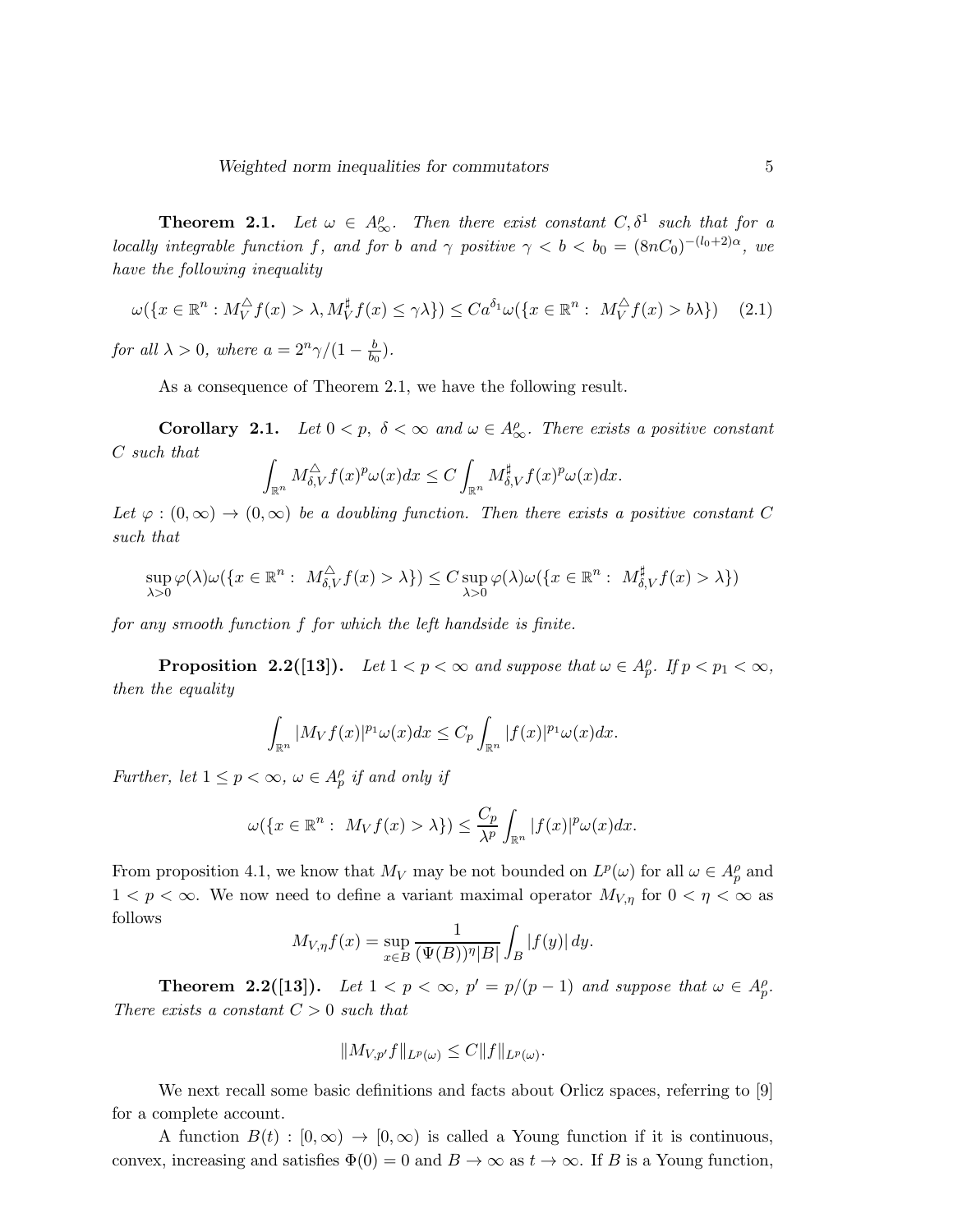we define the B-average of a function f over a cube  $Q$  by means of the following Luxemberg norm:

$$
||f||_{B,Q} = \inf \left\{ \lambda > 0 : \frac{1}{|Q|} \int_Q B\left(\frac{|f(y)|}{\lambda}\right) dy \le 1 \right\}.
$$

If A, B and C are Young functions such that

$$
A^{-1}(t)B^{-1}(t) \le C^{-1}(t),
$$

where  $A^{-1}$  is the complementary Young function associated to A, then

$$
||fg||_{C,R} \le 2||f||_{A,R}||g||_{B,R}.
$$

The examples to be considered in our study will be  $A^{-1}(t) = \log(1+t)$ ,  $B^{-1}(t) = t/\log(e+t)$ t) and  $C^{-1}(t) = t$ . Then  $A(t) \sim e^t$  and  $B(t) \sim t \log(e + t)$ , which gives the generalized Hölder's inequality

$$
\frac{1}{|Q|} \int_Q |fg| \, dy \le \|f\|_{A,Q} \|g\|_{B,Q}
$$

holds. For these example and using Theorem 2.1, if  $b \in BMO(\rho)$  and  $b_Q$  denotes its average on the cube Q, then

$$
||(b - b_Q)/\Psi_{\theta'}(Q)||_{expL,Q} \leq C||b||_{BMO(\rho)}.
$$

where  $\theta' = (1 + l_0)\theta$ .

And we define the corresponding maximal function

$$
M_B f(x) = \sup_{Q: x \in Q} ||f||_{B,Q}
$$

and

$$
M_{V,B}f(x) = \sup_{Q:x \in Q} \Psi(Q)^{-1} ||f||_{B,Q}.
$$

### 3. Some Lemmas

Bongioanni, etc, [2] proved the following result.

**Lemma 3.1.** Let  $g_{loc}^*(f)(x) = g^*(f \chi_{B(x,\rho(x))})(x)$ . Let  $1 < p < \infty$  and suppose that  $\omega \in A_p^{\rho}$ . Then

$$
\int_{\mathbb{R}^n} |g_{loc}^*(f)(x)|^p \omega(x) dx \leq C \int_{\mathbb{R}^n} |f(x)|^p \omega(x) dx.
$$

Furthermore, suppose that  $\omega \in A_1^{\rho}$  $l_1^{\rho}$ . Then, there exists a constant C such that for all  $\lambda > 0$ 

$$
\omega(\lbrace x \in \mathbb{R}^n : g_{loc}^*(f)(x) > \lambda \rbrace) \leq \frac{C}{\lambda} \int_{\mathbb{R}^n} |f(x)| \omega(x) dx.
$$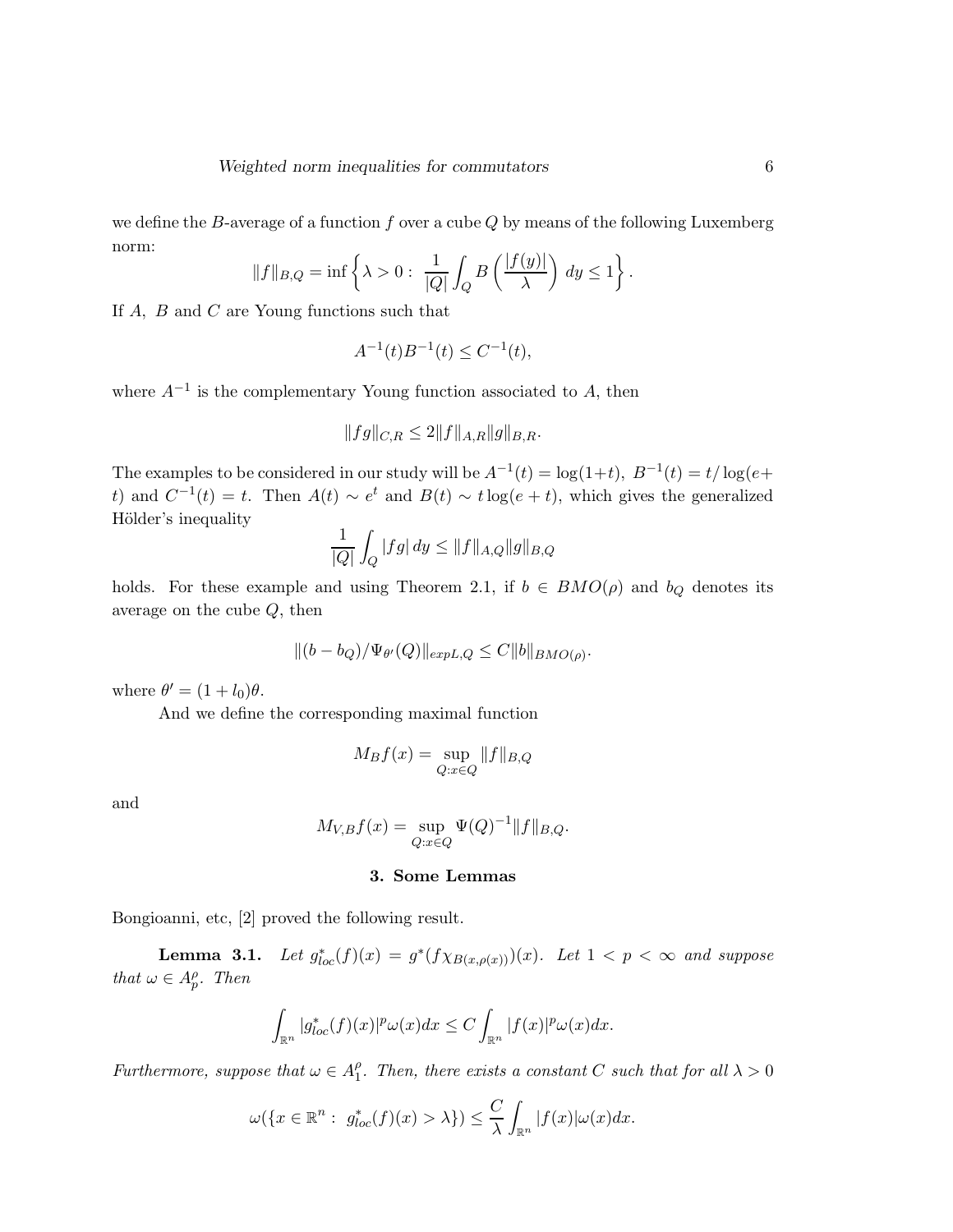**Lemma 3.2.** Let  $b \in BMO(\rho)$ , and  $(l_0 + 1) \leq \eta < \infty$ . Set  $g_{loc,b}^*(f)(x) =$  $g^*((b(x) - b(\cdot))f \chi_{B(x,\rho(x))})(x)$ . Let  $0 < 2\delta < \epsilon < 1$ , then

$$
M^{\sharp}_{\delta,\eta}(g_{loc,b}^*(f))(x) \le C \|b\|_{BMO(\rho)} (M^{\triangle}_{\epsilon,\eta}(g_{loc}^*(f))(x) + M_{L \log L, V, \eta}(f)(x)), \text{ a.e } x \in \mathbb{R}^n, (3.1)
$$

holds for any  $f \in C_0^{\infty}(\mathbb{R}^n)$ .

*Proof.* We fix  $x \in \mathbb{R}^n$  and let  $x \in Q = Q(x_0, r)$  (dyadic cube). To prove (3.1), we consider two cases about r, that is,  $r < \rho(x_0)$  and  $r \geq \rho(x_0)$ .

Case 1. when  $r < \rho(x_0)$ . Decompose  $f = f_1 + f_2$ , where  $f_1 = f \chi_{\bar{Q}}$ , where  $\bar{Q} =$  $Q(x_0, 4\sqrt{n}r)$ . Let  $\lambda$  be a constant and  $C_Q$  a constant to be fixed along the proof. Since  $0 < \delta < 1$ , we then have

$$
\left(\frac{1}{|Q|}\int_{Q}|\left|g_{loc,b}^{*}(f)(y)\right|^{\delta}-|C_{Q}|^{\delta}|dy\right)^{1/\delta}
$$
\n
$$
\leq \left(\frac{1}{|Q|}\int_{Q}|g_{loc,b}^{*}(f)(y)-C_{Q}|^{\delta}dy\right)^{1/\delta}
$$
\n
$$
\leq C\left(\frac{1}{|Q|}\int_{Q}|(b(y)-\lambda)g_{loc}^{*}f(y)|^{\delta}dy\right)^{1/\delta}
$$
\n
$$
+C\left(\frac{1}{|Q|}\int_{Q}|g_{loc}^{*}((b-\lambda)f_{1})(y)|^{\delta}dy\right)^{1/\delta}
$$
\n
$$
+C\left(\frac{1}{|Q|}\int_{Q}|g_{loc}^{*}((b-\lambda)f_{2})(y)-C_{Q}|^{\delta}dy\right)^{1/\delta}
$$
\n
$$
:=I+II+III.
$$

To deal with I, we first fix  $\lambda = b_{\overline{Q}}$ , the average of b on  $\overline{Q}$ . Then for any  $1 < \gamma < \epsilon/\delta$ , note that  $m_V(x) \sim m_V(x_0)$  for any  $x \in \overline{Q}$  and  $\Psi(\overline{Q}) \sim 1$ , by Lemma 2.3, we then obtain

$$
I \leq C \left( \frac{1}{|\overline{Q}|} \int_{\overline{Q}} |b(y) - b_{\overline{Q}}|^{5\gamma'} dy \right)^{\gamma'/\delta} \left( \frac{1}{|Q|} \int_{Q} |g_{loc}^*(f)(y)|^{5\gamma} dy \right)^{5\gamma}
$$
  

$$
\leq C \|b\|_{BMO(\rho)} M_{\epsilon,\eta}^{\triangle}(g_{loc}^*(f))(x), \tag{3.2}
$$

where  $1/\gamma' + 1/\gamma = 1$ .

For II, note that  $m_V(x) \sim m_V(x_0)$  for any  $x \in \overline{Q}$  and  $\Psi(\overline{Q}) \sim 1$ , by Kolmogorov's inequality and and Proposition 2.1 and Lemma 3.1, we then have

$$
II \leq \frac{C}{|Q|} \|g((b - b_{\bar{Q}})f_1)\|_{L^{1,\infty}}
$$
  
\n
$$
\leq \frac{C}{|\bar{Q}|} \int_{\bar{Q}} |(b - b_{\bar{Q}})f(y)| dy
$$
  
\n
$$
\leq CM_{L \log L, V, \eta} f(x).
$$
\n(3.3)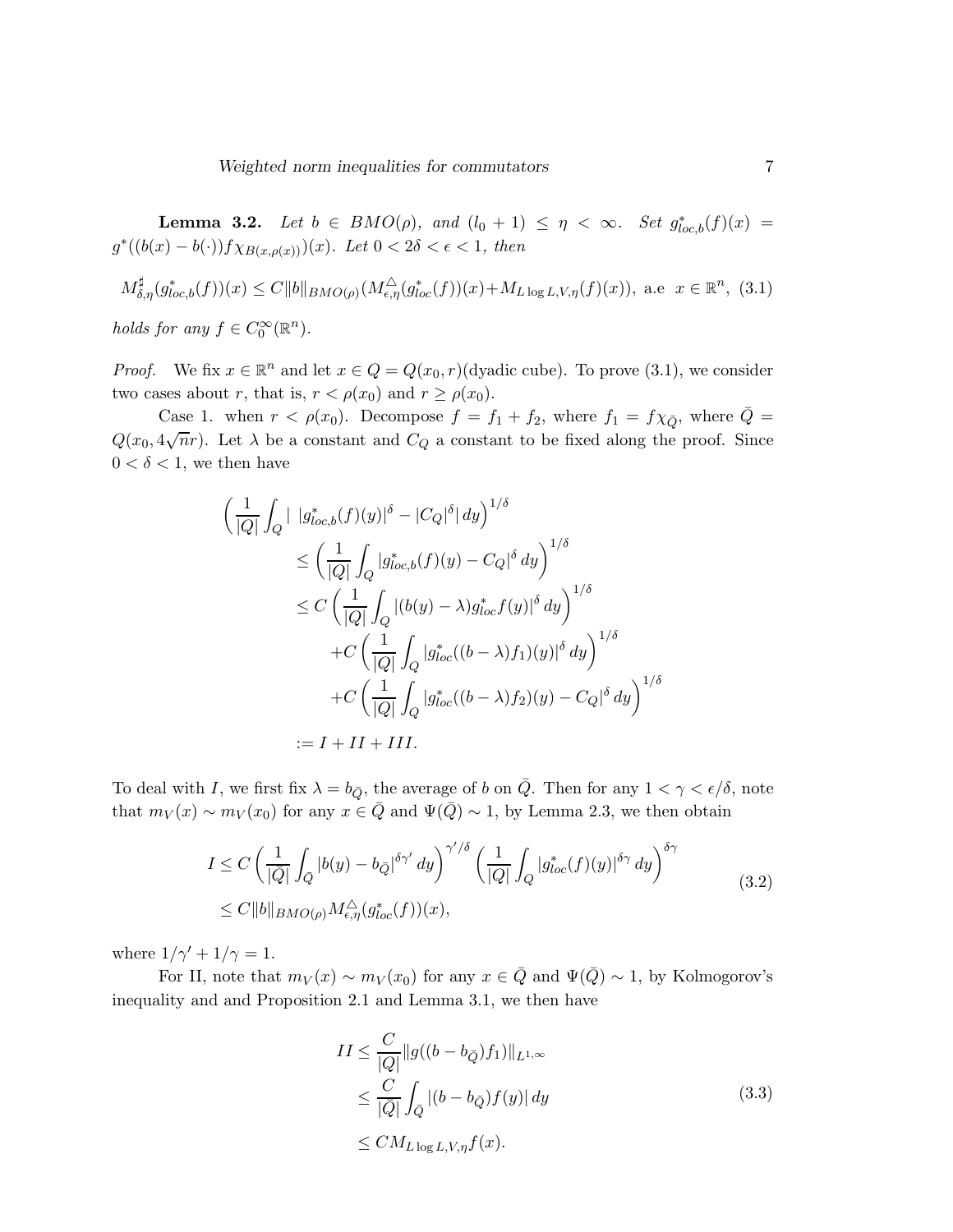For III, we first fix the value of  $C_Q$  by taking  $C_Q = g_{loc}^*((b - b_{\bar{Q}}) f_2)(y_0)$  with  $y_0 \in Q$ . Let  $b_{Q_k} = b_{Q(x_0, 2^{k+1}r)}$ . By Proposition 2.1, we then obtain

$$
II \leq \frac{C}{|Q|} \int_{Q} |g_{loc}^{*}((b - b_{\bar{Q}}) f_{2})(y) - g_{loc}^{*}((b - b_{\bar{Q}}) f_{2})(y_{0})| dy
$$
  
\n
$$
\leq \frac{C}{|Q|} \int_{Q} \left[ \int_{0}^{\infty} \left( \int_{2r < |z - x_{0}| \leq c\rho(x_{0})} |f(z)||b(z) - b_{\bar{Q}}| \frac{(t^{-n/2}|y - y_{0}|/\sqrt{t})}{(1 + |z - y_{0}|/\sqrt{t})^{n+2}} dz \right)^{2} t dt \right]^{1/2} dy
$$
  
\n
$$
\leq \frac{C}{|Q|} \int_{Q} \left[ \int_{0}^{\infty} \left( \int_{2r < |z - x_{0}| \leq c\rho(x_{0})} |f(z)||b(z) - b_{\bar{Q}}| \frac{rt}{(t + |z - x_{0}|)^{n+2}} dz \right)^{2} \frac{dt}{t} \right]^{1/2} dy
$$
  
\n
$$
\leq \frac{C}{|Q|} \int_{Q} \left[ \int_{2r < |z - x_{0}| \leq c\rho(x_{0})} r|f(z)||b(z) - b_{\bar{Q}}| \left( \int_{0}^{\infty} \frac{t}{(t + |z - x_{0}|)^{2(n+2)}} dt \right)^{1/2} dz \right] dy
$$
  
\n
$$
\leq \frac{C}{|Q|} \int_{Q} \left[ \int_{2r < |z - x_{0}| \leq c\rho(x_{0})} r|f(z)||b(z) - b_{\bar{Q}}| |z - x_{0}|^{-(n+1)} dz \right] dy
$$
  
\n
$$
\leq \frac{C}{|Q|} \int_{Q} \left[ \sum_{k=1}^{k_{0}} \frac{2^{-k}}{(2^{k}r)^{n}} \int_{|z - x_{0}| \leq 2^{k+1}} |f(z)||b(z) - b_{\bar{Q}}| dz \right] dy
$$
  
\n
$$
\leq C ||b||_{BMO(\rho)} M_{L \log L, V, \eta}(f)(x), \qquad (3.4)
$$

where the integer  $k_0$  satisfies  $2^{k_0} r \leq c\rho(x_0) \leq 2^{k_0+1}$  and  $c = C_0 n 2^{l_0+4}$ .

Case 2. When  $r \ge \rho(x_0)$ . Decompose  $f = f_1 + f_2$ , where  $f_1 = f \chi_{\bar{Q}}$ , where  $\overline{Q} = Q(x_0, C_0 2^{l_0+4} \sqrt{n}r)$ . Since  $0 < 2\delta < \epsilon < 1$ , so  $a = \eta/\delta$  and  $\epsilon/\delta > 2$ , then

$$
\frac{1}{\Psi(Q)^a} \left( \frac{1}{|Q|} \int_Q |g^*_{loc,b}(f)) f(y)|^{\delta} dy \right)^{1/\delta}
$$
\n
$$
\leq \frac{1}{\Psi(Q)^a} \left( \frac{1}{|Q|} \int_Q |(b(y) - \lambda) g^*_{loc}(f)(y) + g^*_{loc}((b - \lambda) f)(y)|^{\delta} dy \right)^{1/\delta}
$$
\n
$$
\leq C \frac{1}{\Psi(Q)^a} \left( \frac{1}{|Q|} \int_Q |(b(y) - \lambda) g^*_{loc}(f)(y)|^{\delta} dy \right)^{1/\delta}
$$
\n
$$
+ C \frac{1}{\Psi(Q)^a} \left( \frac{1}{|Q|} \int_Q |g^*_{loc}((b - \lambda) f_1)(y)|^{\delta} dy \right)^{1/\delta}
$$
\n
$$
+ C \frac{1}{\Psi(Q)^a} \left( \frac{1}{|Q|} \int_Q |g^*_{loc}((b - \lambda) f_2)(y)|^{\delta} dy \right)^{1/\delta}
$$
\n
$$
:= I + II + III.
$$

To deal with I, we first fix  $\lambda = b_{\overline{Q}}$ , the average of b on  $\overline{Q}$ . Then for any  $2 \le \gamma < \epsilon/\delta$ , note that  $l_0 + 1 \leq \eta$ , by Lemma 2.3, we then have

$$
I \leq C \frac{1}{\Psi_{\theta'}(Q)} \left( \frac{1}{|Q|} \int_Q |b(y) - b_{\bar{Q}}|^{\delta \gamma'} dy \right)^{1/(r'\delta)} \times \frac{\Psi_{\theta'}(Q)}{\Psi(Q)^{a - \eta/(2\delta)}} \left( \frac{1}{\Psi(Q)^{\eta} |Q|} \int_Q |g_{loc}^*(f))(y)|^{\delta \gamma} dy \right)^{1/(\delta \gamma)}
$$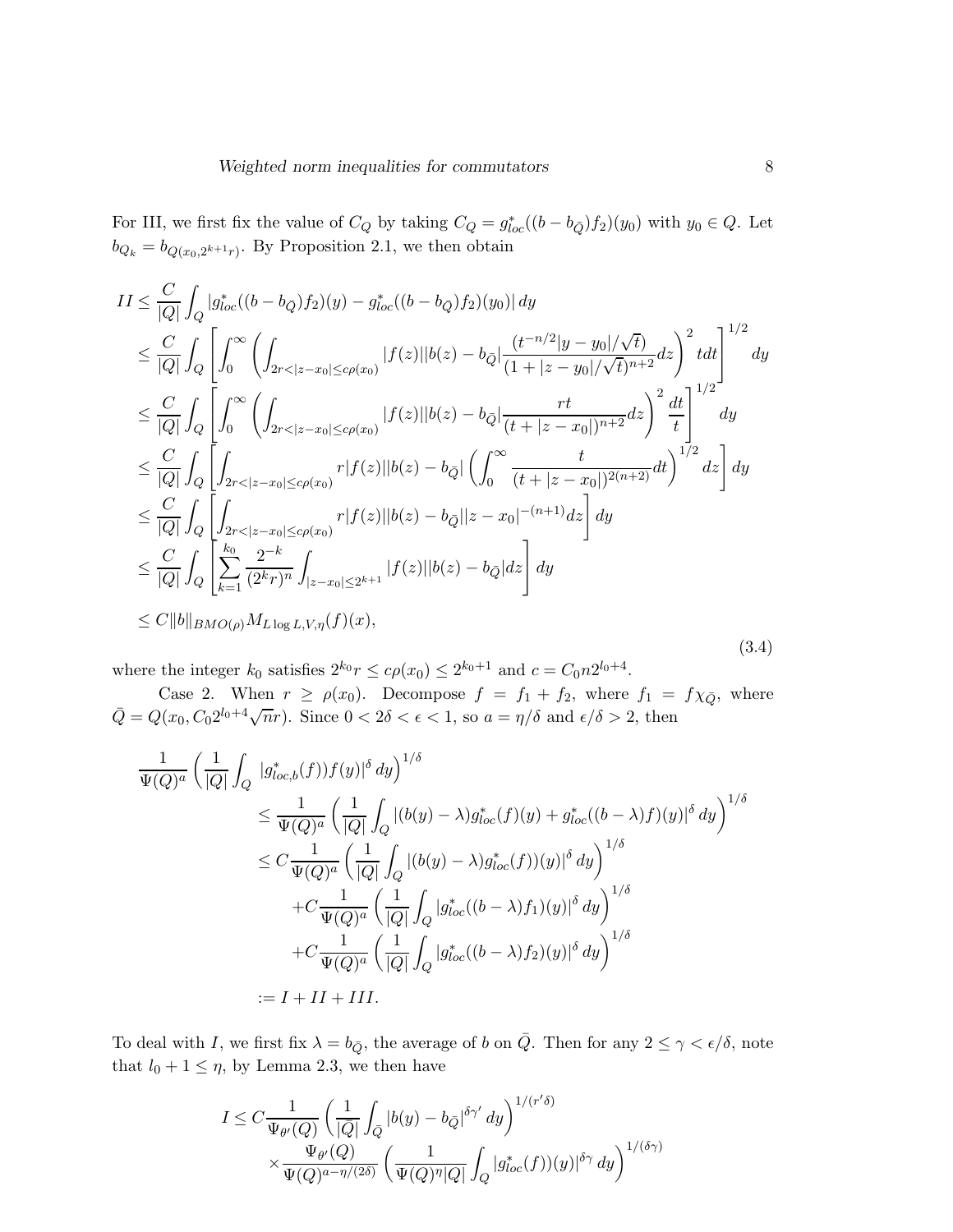$$
\leq C \|b\|_{BMO(\rho)} M^{\triangle}_{\epsilon,\eta}(g_{loc}^*(f))f)(x),\tag{3.5}
$$

where  $1/\gamma' + 1/\gamma = 1$ .

For II, we recall that  $g_{loc}^*$  is weak type  $(1,1)$  by Lemma 3.1. By Kolmogorov's inequality and Proposition 2.1, we then have

$$
II \leq \frac{C}{\Psi(Q)^a} \frac{1}{|Q|} \|g_{loc}^*((b - b_{\bar{Q}})f_1)\|_{L^{1,\infty}}
$$
  
\n
$$
\leq \frac{C}{\Psi(Q)^a} \frac{1}{|\bar{Q}|} \int_{\bar{Q}} |(b - b_{\bar{Q}})f(y)| dy
$$
  
\n
$$
\leq CM_{L \log L, V, \eta} f(x).
$$
\n(3.6)

Finally, for III, notice that  $B(y, \rho(y)) \subset Q(x_0, C_0 2^{l_0+4} \sqrt{n}r)$  for any  $y \in Q$ , then  $III = 0$ . From  $(3.2)$ – $(3.6)$ , we get  $(3.1)$ . Hence the proof is finished.  $\Box$ 

We next consider several maximal operators, which play an important role in this paper.

$$
M_{V,\eta}f(x) = \sup_{x \in B} \frac{1}{(\Psi(B))^{\eta}|B|} \int_B |f(y)| dy,
$$
  

$$
\widetilde{M}_{V,\eta}^b f(x) = \sup_{\epsilon > 0} \frac{1}{(1 + \epsilon \psi(B(x,\epsilon)))^{\theta \eta}} \int_{\mathbb{R}^n} e^{-n} \varphi(\frac{x-y}{\epsilon}) |f(y)| dy,
$$

and their commutators

$$
M_{V,\eta}^b f(x) = \sup_{x \in B} \frac{1}{(\Psi(B))^{\eta} |B|} \int_B |b(x) - b(y)| |f(y)| dy,
$$

$$
\widetilde{M}_{V,\eta}^b f(x) = \sup_{\epsilon > 0} \frac{1}{(1 + \epsilon \psi(B(x,\epsilon)))^{\theta \eta}} \int_{\mathbb{R}^n} \epsilon^{-n} \varphi(\frac{x-y}{\epsilon}) |b(x) - b(y)| |f(y)| dy,
$$

where  $\psi(B(x,\epsilon)) = \frac{1}{B(x,\epsilon)} \int_{B(x,\epsilon)} \rho(y)^{-1} dy$ Obviously, we have

$$
M_{V,\eta'}^b f(x) \le C \widetilde{M}_{V,\eta}^b f(x),\tag{3.7}
$$

where  $\eta' = (l_0 + 1)\eta$  and  $\eta > 0$ .

**Lemma 3.3.** Let  $b \in BMO(\rho)$ , and  $(l_0 + 1)(1 + 1/\theta) \le \eta < \infty$ ,  $\eta_1 = (l_0 + 1)\eta$ and  $\eta_2 = (l_0 + 1)\eta_1(1 + 1/\theta)$ . Let  $0 < 2\delta < \epsilon < 1$ , then

$$
M_{\delta,\eta}^{\sharp}(\widetilde{M}_{V,\eta_2}^b(f))(x) \le C \|b\|_{BMO(\rho)} (M_{\epsilon,\eta}^{\Delta}(\widetilde{M}_{V,\eta_2}(f))(x) + M_{L\log L,V,\eta}(f)(x)), \text{ a.e } x \in \mathbb{R}^n,
$$
\n(3.9)

holds for any  $f \in C_0^{\infty}(\mathbb{R}^n)$ .

*Proof.* We fix  $x \in \mathbb{R}^n$  and let  $x \in Q = Q(x_0, r)$  (dyadic cube). To prove (3.9), we consider two cases about r, that is,  $r < \rho(x_0)$  and  $r \geq \rho(x_0)$ .

Case 1. when  $r < \rho(x_0)$ . Decompose  $f = f_1 + f_2$ , where  $f_1 = f \chi_{\bar{Q}}$ , where  $\bar{Q} =$  $Q(x_0, 4\sqrt{n}r)$ . Let  $\lambda$  be a constant and  $C_Q$  a constant to be fixed along the proof. Since  $0 < \delta < 1$ , we then have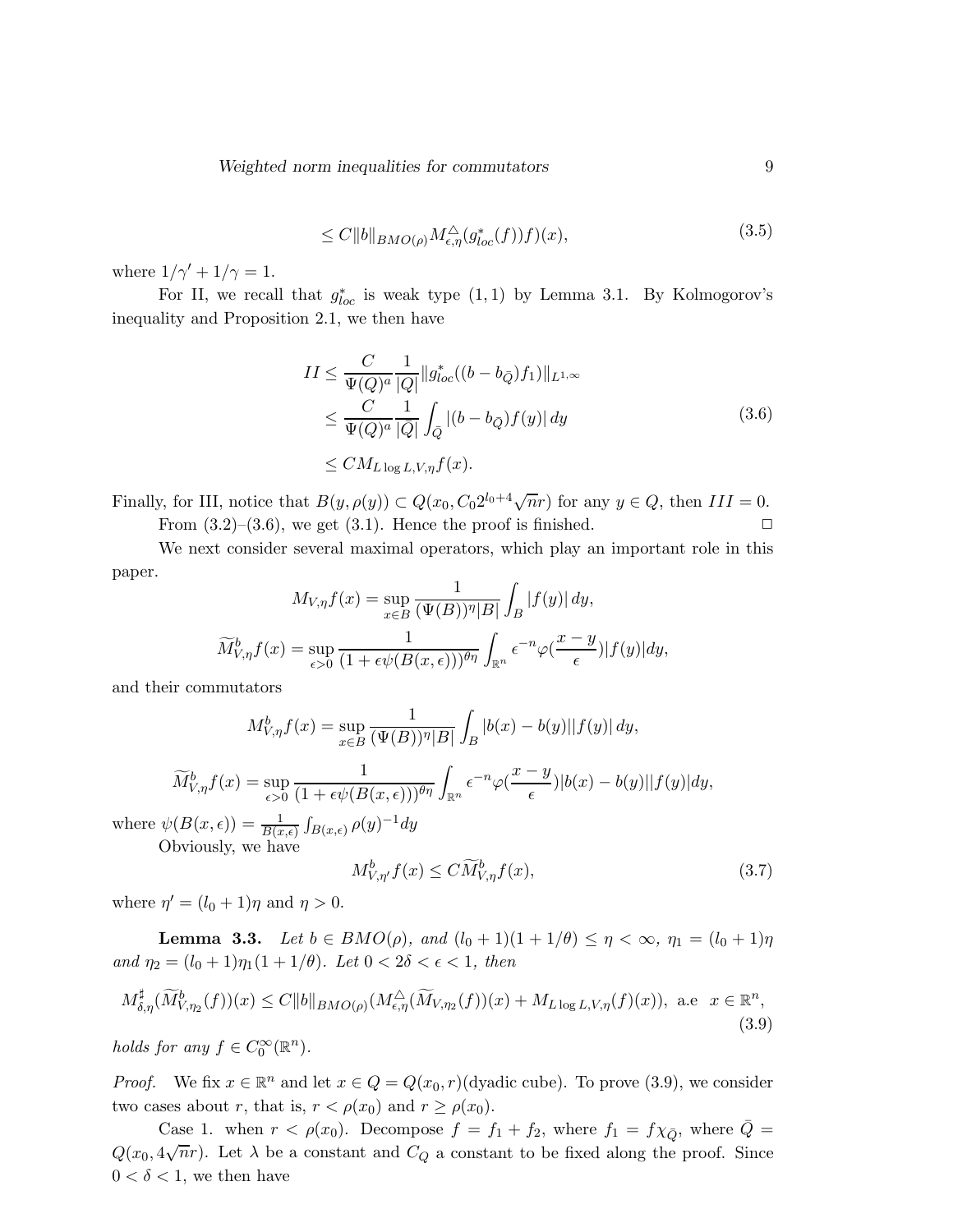$$
\left(\frac{1}{|Q|}\int_{Q}|\left|\widetilde{M}_{V,\eta_{2}}^{b}(f)(y)|^{\delta}-|C_{Q}|^{\delta}| dy\right)^{1/\delta}\right.\n\leq \left(\frac{1}{|Q|}\int_{Q}|\widetilde{M}_{V,\eta_{2}}^{b}(f)(y)-C_{Q}|^{\delta} dy\right)^{1/\delta}\n\leq C\left(\frac{1}{|Q|}\int_{Q}|(b(y)-\lambda)\widetilde{M}_{V,\eta_{2}}(f)(y)|^{\delta} dy\right)^{1/\delta}\n+C\left(\frac{1}{|Q|}\int_{Q}|\widetilde{M}_{V,\eta_{2}}((b-\lambda)f_{1})(y)|^{\delta} dy\right)^{1/\delta}\n+C\left(\frac{1}{|Q|}\int_{Q}|\widetilde{M}_{V,\eta_{2}}((b-\lambda)f_{2})(y)-C_{Q}|^{\delta} dy\right)^{1/\delta}\n:=I+II+III.
$$

To deal with I, we first fix  $\lambda = b_{\overline{Q}}$ , the average of b on  $\overline{Q}$ . Then for any  $1 < \gamma < \epsilon/\delta$ , note that  $m_V(x) \sim m_V(x_0)$  for any  $x \in \overline{Q}$  and  $\Psi(\overline{Q}) \sim 1$ , by Proposition 2.1, we then obtain

$$
I \leq C \left( \frac{1}{|\overline{Q}|} \int_{\overline{Q}} |b(y) - b_{\overline{Q}}|^{5\gamma'} dy \right)^{\gamma'/\delta} \left( \frac{1}{|Q|} \int_{Q} |\widetilde{M}_{V, \eta_2}(f)(y)|^{5\gamma} dy \right)^{\delta \gamma}
$$
  

$$
\leq C \|b\|_{BMO(\rho)} M_{\epsilon, \eta}^{\Delta} (\widetilde{M}_{V, \eta_2}(f))(x), \qquad (3.10)
$$

where  $1/\gamma' + 1/\gamma = 1$ .

For II, note that  $m_V(x) \sim m_V(x_0)$  for any  $x \in \overline{Q}$  and  $\Psi(\overline{Q}) \sim 1$ , by Kolmogorov's inequality and Theorem 2.1, by the weak  $(1,1)$  of  $M_{V,\eta_2}$ , we then have

$$
II \leq \frac{C}{|Q|} \|\widetilde{M}_{V,\eta_2}((b - b_{\bar{Q}})f_1)\|_{L^{1,\infty}}
$$
  
\n
$$
\leq \frac{C}{|\bar{Q}|} \int_{\bar{Q}} |(b - b_{\bar{Q}}) f(y)| dy
$$
  
\n
$$
\leq C \|b\|_{BMO(\rho)} M_{L \log L, V, \eta} f(x).
$$
\n(3.11)

For III, we fix the value of  $C_Q$  by taking  $C_Q = M_{V, \eta_2}((b - b_{\bar{Q}}) f_2)(y_0)$  for some  $y_0 \in Q$ . We now estimate  $E := |\widetilde{M}_{V,\eta}((b - b_{\overline{Q}})f_2)(y) - C_Q|$  for any  $y \in Q$ .

$$
E = \left| \sup_{\epsilon > 0} \frac{1}{(1 + \epsilon \psi(B(y, \epsilon)))^{\theta \eta_2}} \int_{\mathbb{R}^n} \epsilon^{-n} \varphi(\frac{y - z}{\epsilon}) |b(z) - b_{\bar{Q}}||f_2(z)| dz - \sup_{\epsilon > 0} \frac{1}{(1 + \epsilon \psi(B(y_0, \epsilon)))^{\theta \eta_2}} \int_{\mathbb{R}^n} \epsilon^{-n} \varphi(\frac{y_0 - z}{\epsilon}) |b(z) - b_{\bar{Q}}||f_2(z)| dz \right|
$$
  
\n
$$
\leq \sup_{\epsilon > 0} \frac{1}{(1 + \epsilon \psi(B(y, \epsilon)))^{\theta \eta_2}} \int_{\mathbb{R}^n} \epsilon^{-n} |\varphi(\frac{y - z}{\epsilon}) - \varphi(\frac{y_0 - z}{\epsilon})||b(z) - b_{\bar{Q}}||f_2(z)| dz
$$
  
\n
$$
+ \sup_{\epsilon > 0} \left| \frac{1}{(1 + \epsilon \psi(B(y_0, \epsilon)))^{\theta \eta_2}} - \frac{1}{(1 + \epsilon \psi(B(z, \epsilon)))^{\theta \eta_2}} \right|
$$
  
\n
$$
\times \int_{\mathbb{R}^n} \epsilon^{-n} \varphi(\frac{y_0 - z}{\epsilon}) |b(z) - b_{\bar{Q}}||f_2(z)| dz
$$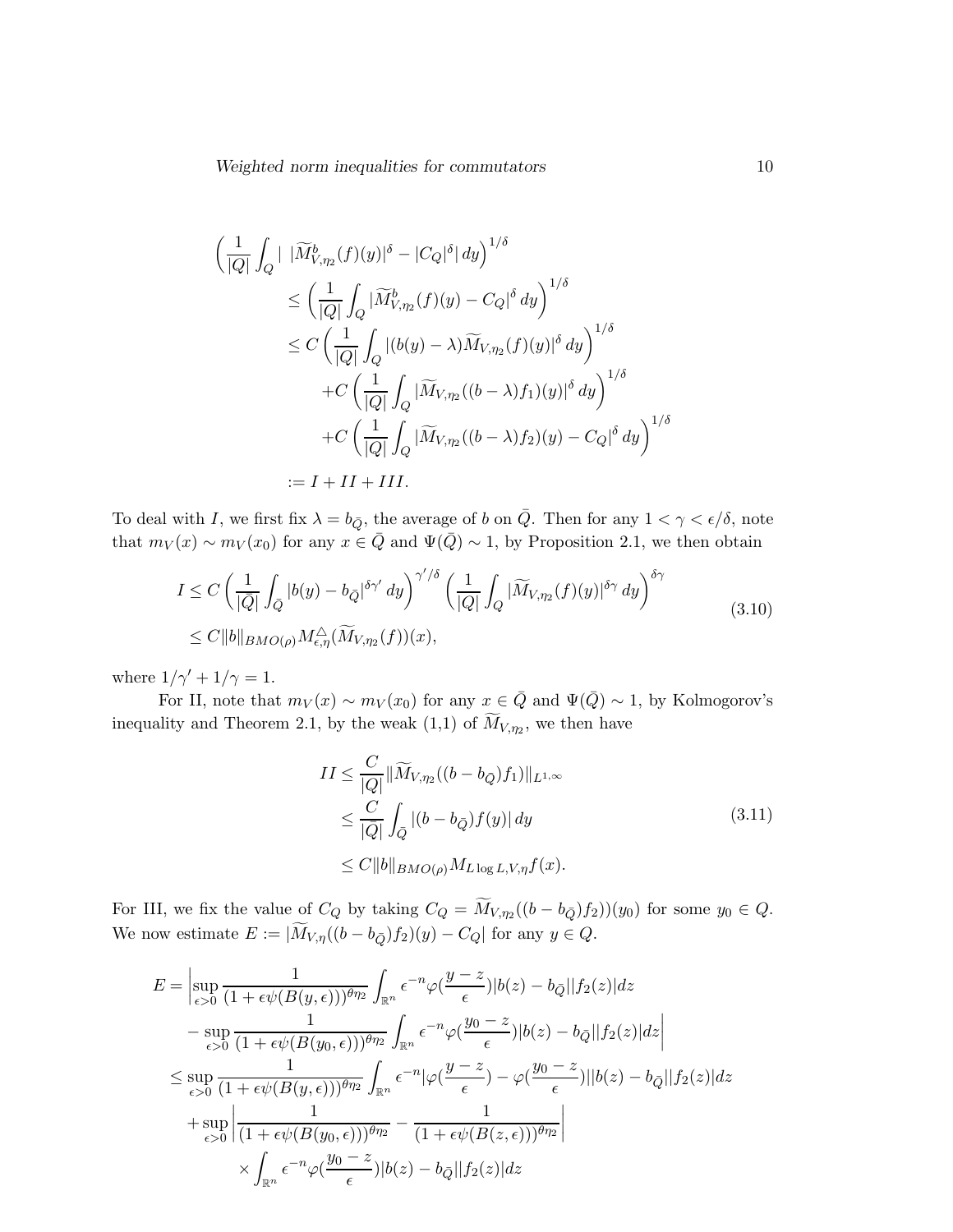$$
\begin{split} &\qquad \qquad =\sup_{\epsilon>r} \frac{1}{(1+\epsilon\psi(B(y,\epsilon)))^{\theta\eta_2}} \int_{\mathbb{R}^n} e^{-n} |\varphi(\frac{y-z}{\epsilon})-\varphi(\frac{y_0-z}{\epsilon})||b(z)-b_Q||f_2(z)|dz \\ &+\sup_{\epsilon>r} \left|\frac{1}{(1+\epsilon\psi(B(y_0,\epsilon)))^{\theta\eta_2}}-\frac{1}{(1+\epsilon\psi(B(y,\epsilon)))^{\theta\eta_2}}\right| \int_{\mathbb{R}^n} e^{-n}\varphi(\frac{y_0-y}{\epsilon})|b(z)-b_Q||f_2(z)|dz \\ &\leq \sup_{\epsilon>r} \frac{C}{(1+\frac{\epsilon}{\rho(y)})^{\theta\eta_1}} \int_{r\leq |z-y|\leq 8\epsilon} e^{-n}\frac{r}{\epsilon} |b(y)-b_Q||f(y)|dy \\ &+C \sup_{\epsilon>r} \epsilon |\psi(B(y_0,\epsilon))-\psi(B(y,\epsilon))|\left|\frac{1}{(1+\epsilon\psi(B(y_0,\epsilon)))^{\theta\eta_2}}+\frac{1}{(1+\epsilon\psi(B(y,\epsilon)))^{\theta\eta_2}}\right| \\ &\qquad \qquad \times \int_{\mathbb{R}^n} e^{-n}\varphi(\frac{y_0-z}{\epsilon})|b(z)-b_Q||f_2(z)|dz \\ &\leq \sup_{\epsilon>r} \frac{C}{(1+\frac{\epsilon}{\rho(y)})^{\theta\eta_1}} \int_{r\leq |z-y|\leq 8\epsilon} e^{-n}\frac{r}{\epsilon} |b(z)-b_Q||f(z)|dz \\ &+C \sup_{\epsilon>r} \frac{C}{(1+\frac{\epsilon}{\rho(y)})^{\theta\eta_1}} \int_{r\leq |z-y|\leq 8\epsilon} e^{-n}\frac{r}{\epsilon} |b(z)-b_Q||f(z)|dz \\ &\leq \sup_{\epsilon>r} \frac{C}{(1+\frac{\epsilon}{\rho(y)})^{\theta\eta_1}} \int_{r\leq |z-y|\leq 8\epsilon} e^{-n}\frac{r}{\epsilon} |b(z)-b_Q||f(z)|dz \\ &+C \sup_{\epsilon>r} \frac{C}{(1+\frac{\epsilon}{\rho(y)})^{\theta\eta_1}} \int_{r\leq |z-y|\leq 8\epsilon} e^{-n}\frac{r}{\epsilon} |b(z)-b_Q||f(z)|dz \\ &\leq \sup_{\epsilon>r} \sum_{k=1} \frac{C}{(1+\frac{\epsilon}{\rho(y)})^{\theta\eta_
$$

Hence,

$$
III \le C \|b\|_{BMO(\rho)} M_{L \log L, V, \eta} f(x). \tag{3.12}
$$

Case 2. when  $r > \rho(x_0)$ . Let  $f_1, f_2$  be above. We then have

$$
\left(\frac{1}{|Q|}\int_{Q}|\widetilde{M}_{V,\eta_2}^b(f)(y)|^{\delta} dy\right)^{1/\delta} \leq C \left(\frac{1}{|Q|}\int_{Q}|(b(y)-\lambda)\widetilde{M}_{V,\eta_2}(f)(y)|^{\delta} dy\right)^{1/\delta} \n+ C \left(\frac{1}{|Q|}\int_{Q}|\widetilde{M}_{V,\eta_2}((b-\lambda)f_1)(y)|^{\delta} dy\right)^{1/\delta} \n+ C \left(\frac{1}{|Q|}\int_{Q}|\widetilde{M}_{V,\eta_2}((b-\lambda)f_2)(y)|^{\delta} dy\right)^{1/\delta} \n:= I_1 + II_1 + III_1.
$$

To deal with  $I_1$ , we first fix  $\lambda = b_{\bar{Q}}$ , the average of b on  $\bar{Q}$ . Then for any  $2 \le \gamma < \epsilon/\delta$ , by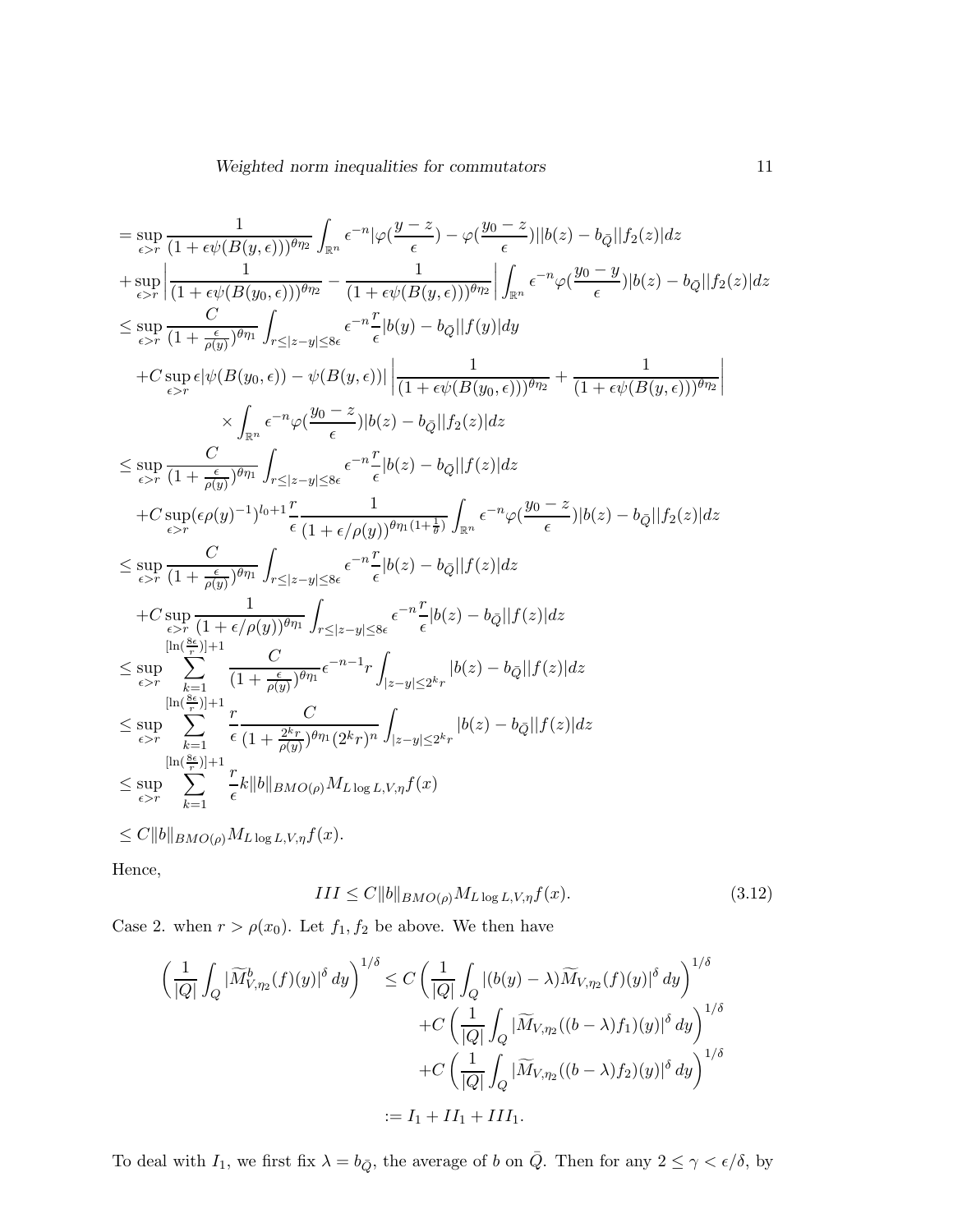Lemma 2.3, we then obtain that

$$
I \leq C \frac{1}{\Psi_{\theta'}(Q)} \left( \frac{1}{|\overline{Q}|} \int_{\overline{Q}} |b(y) - b_{\overline{Q}}|^{\delta \gamma'} dy \right)^{1/(r'\delta)} \times \frac{\Psi_{\theta'}(Q)}{\Psi(Q)^{a - \eta/(2\delta)}} \left( \frac{1}{\Psi(Q)^{\eta} |Q|} \int_{Q} |g_{loc}^*(f))(y)|^{\delta \gamma} dy \right)^{1/(\delta \gamma)} \leq C \|b\|_{BMO(\rho)} M_{\epsilon, \eta}^{\Delta}(\widetilde{M}_{V, \eta_2}(f))(x), \tag{3.13}
$$

where  $1/\gamma' + 1/\gamma = 1$ .

For  $II_1$ , by Kolmogorov's inequality and Proposition 2.1, by the weak  $(1,1)$  of  $M_{V,\eta_2}$ , we then have

$$
II_1 \leq \frac{C}{|Q|} \|\widetilde{M}_{V,\eta_2}((b - b_{\bar{Q}})f_1)\|_{L^{1,\infty}}
$$
  
\n
$$
\leq \frac{C}{|\bar{Q}|} \int_{\bar{Q}} |(b - b_{\bar{Q}})f(y)| dy
$$
  
\n
$$
\leq C \|b\|_{BMO(\rho)} M_{L \log L, V, \eta} f(x).
$$
\n(3.14)

For  $III_1$ , we have for any  $y \in Q$ ,

$$
\widetilde{M}_{V,\eta_2}((b-b_{\bar{Q}})f_2)(y) = \sup_{\epsilon>0} \frac{1}{(1+\epsilon\psi(B(y,\epsilon)))^{\theta\eta_2}} \int_{\mathbb{R}^n} \epsilon^{-n} \varphi(\frac{y-z}{\epsilon}) |b(z)-b_{\bar{Q}}||f_2(z)| dz \n= \sup_{\epsilon>r} \frac{1}{(1+\epsilon\psi(B(y,\epsilon)))^{\theta\eta_2}} \int_{\mathbb{R}^n} \epsilon^{-n} \varphi(\frac{y-z}{\epsilon}) |b(z)-b_{\bar{Q}}||f_2(z)| dz \n\leq \sup_{\epsilon>r} \frac{C}{(1+\frac{\epsilon}{\rho(y)})^{\theta\eta_1}} \int_{r \leq |z-x| \leq 8\epsilon} \epsilon^{-n} |b(y)-b_{\bar{Q}}||f(y)| dy \n\leq \sup_{\epsilon>r} \frac{C}{(1+\frac{\epsilon}{\rho(y)})^{\theta\eta_1-1}} \frac{r}{\epsilon} \int_{r \leq |z-x| \leq 8\epsilon} \epsilon^{-n} |b(y)-b_{\bar{Q}}||f(y)| dy \n\leq \sup_{\epsilon>r} \frac{C}{(1+\frac{\epsilon}{\rho(y)})^{\theta(l_0+1)\eta}} \frac{r}{\epsilon} \int_{r \leq |z-x| \leq 8\epsilon} \epsilon^{-n} |b(y)-b_{\bar{Q}}||f(y)| dy \n\leq C ||b||_{BMO(\rho)} M_{L \log L, V, \eta} f(x).
$$
\n(3.15)

From  $(3.10)$ – $(3.15)$ , we get  $(3.9)$ . Hence the proof is finished.  $\Box$ 

**Lemma 3.4.** Let  $2 \leq \eta < \infty$ ,  $\omega \in A_1^{\rho}$  $_1^{\rho}$  and  $B(t) = t \log(e + t)$ . Then there exists a constant  $C > 0$  such that for all  $t > 0$ 

$$
\omega(\lbrace x \in \mathbb{R}^n : M_{B,V,\eta}f(x) > t \rbrace) \leq C \int_{\mathbb{R}^n} B\left(\frac{|f(x)|}{t}\right) \omega(x) dx. \tag{3.16}
$$

*Proof.* Let K be any compact subset in  $\{x \in \mathbb{R}^n : M_{L \log L, \varphi, \eta}(f)(x) > \lambda\}$ . For any  $x \in$ K, by a standard covering lemma, it is possible to choose cubes  $Q_1, \dots, Q_m$  with pairwise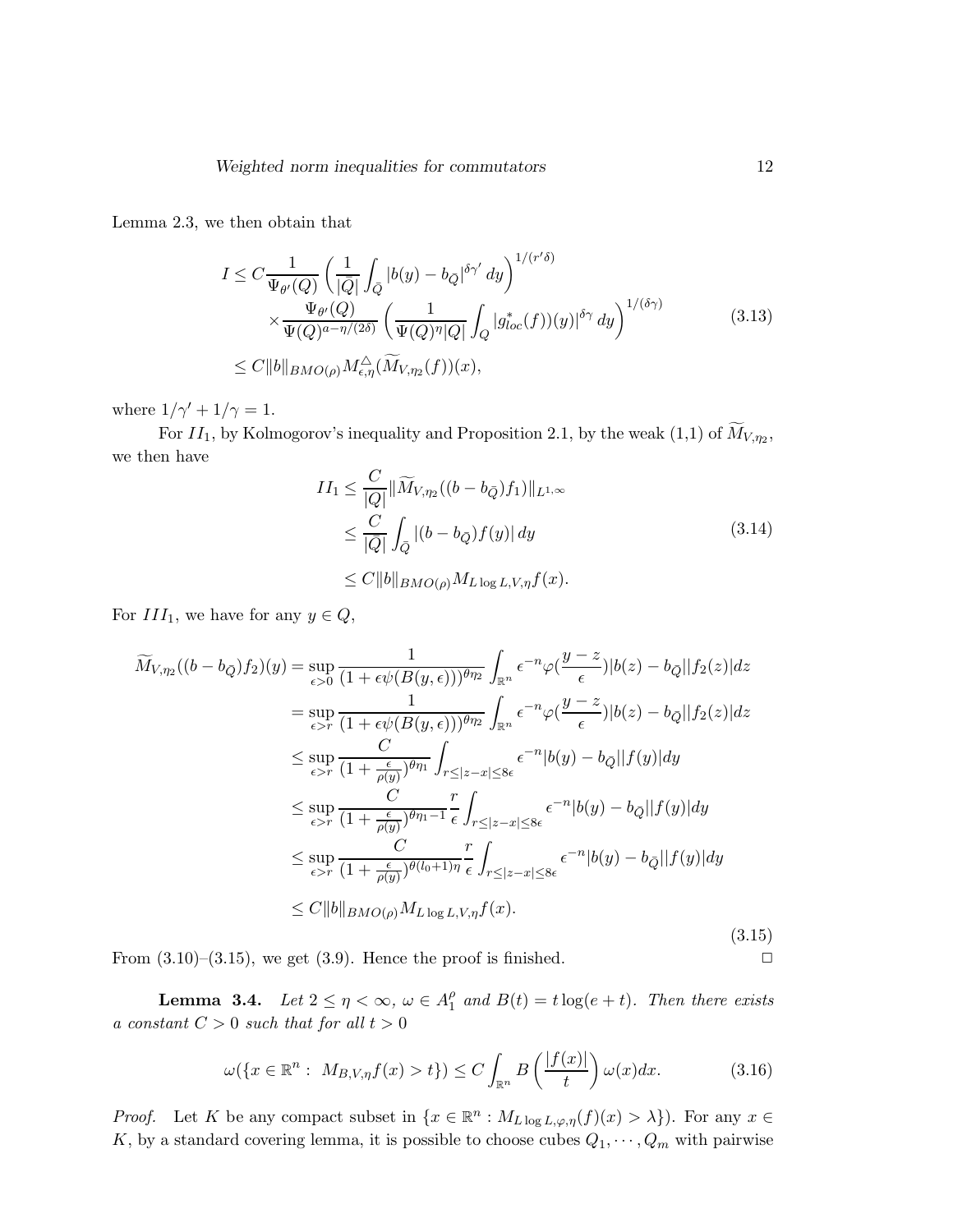disjoint interiors such that  $K \subset \bigcup_{j=1}^m 3Q_j$  and with  $||f||_{L \log L, \varphi, Q_j} > \lambda$ ,  $j = 1, \dots, m$ . This implies

$$
\Psi(Q_j)^2|Q_j| \le \int_{Q_j} \frac{|f(y)|}{\lambda} \left(1 + \log^+\left(\frac{|f(y)|}{\lambda}\right)\right) dy.
$$

From this, by (vi) in Lemma 2.1 with  $p = 1$  and  $E = Q$ , we obtain that

$$
\omega(3Q_j) \leq C\Psi(Q_j)\omega(Q_j)
$$
  
=  $C\Psi(Q_j)^2|Q_j|\frac{\omega(Q_j)}{\Psi(Q_j))|Q_j|}$   
 $\leq C\frac{\omega(Q_j)}{\Psi(Q_j)|Q_j|}\int_{Q_j}\frac{|f(y)|}{\lambda}\left(1+\log^+\left(\frac{|f(y)|}{\lambda}\right)\right)dy$   
 $\leq C\inf_{Q_j}\omega(x)\int_{Q_j}\frac{|f(y)|}{\lambda}\left(1+\log^+\left(\frac{|f(y)|}{\lambda}\right)\right)dy$   
 $\leq C\int_{Q_j}\frac{|f(y)|}{\lambda}\left(1+\log^+\left(\frac{|f(y)|}{\lambda}\right)\right)\omega(y)dy.$ 

Thus,  $(3.16)$  holds, hence, the proof is complete.  $\Box$ 

Finally, the author [13] proved the following result.

**Lemma 3.5.** Let  $0 < \eta < \infty$  and  $M_{V,\eta/2}f$  be locally integral. Then there exist positive constants  $C_1$  and  $C_2$  independent of f and x such that

$$
C_1 M_{V, \eta} M_{V, \eta+1} f(x) \leq M_{L \log L, V, \eta+1} f(x) \leq C_2 M_{V, \eta/2} M_{V, \eta/2} f(x).
$$

### 4. Proof of some theorems

Proof of Theorem 1.1. We adapt a similar argument of Theorem 5 in [2]. As before, we define

$$
g_{loc,b}(f)(x) = g((b(x) - b(\cdot))f\chi_{B(x,\rho(x))})(x), \quad g_{glob,b}(f)(x) = g((b(x) - b(\cdot))f\chi_{B^c(x,\rho(x))})(x).
$$

Thus

$$
||g_b(f)||_{L^p(\omega)} \leq ||g_{loc,b}(f)||_{L^p(\omega)} + ||g_{glob,b}(f)||_{L^p(\omega)}.
$$

We start with  $g_{glob,b}$ . Denoting by  $q_t$  the kernel of  $\frac{d}{dt}e^{-tL}$ , from (2.7) of [4], for any  $N > 0$ , we have

$$
|q_t(x,y)| \le \frac{C_N}{t^{n/2+1}} \left(1 + \frac{t}{\rho(x)^2} + \frac{t}{\rho(y)^2}\right)^{-N} e^{-\frac{|x-y|^2}{ct}}.
$$
 (4.1)

Hence,

$$
\left| \int_{|x-y| > \rho(x)} q_t(x,y)(b(x) - b(y))f(y)dy \right|
$$
  
\n
$$
\leq Ct^{-n/2-1} \left(1 + \frac{t}{\rho(x)^2}\right)^{-N} \int_{|x-y| > \rho(x)} e^{-\frac{|x-y|^2}{ct}} |b(x) - b(y)| |f(y)| dy
$$
  
\n
$$
\leq Ct^{\frac{M-d}{2}-1} \left(1 + \frac{t}{\rho(x)^2}\right)^{-N} \int_{|x-y| > \rho(x)} \frac{|b(x) - b(y)| |f(y)|}{|x-y|^M} dy
$$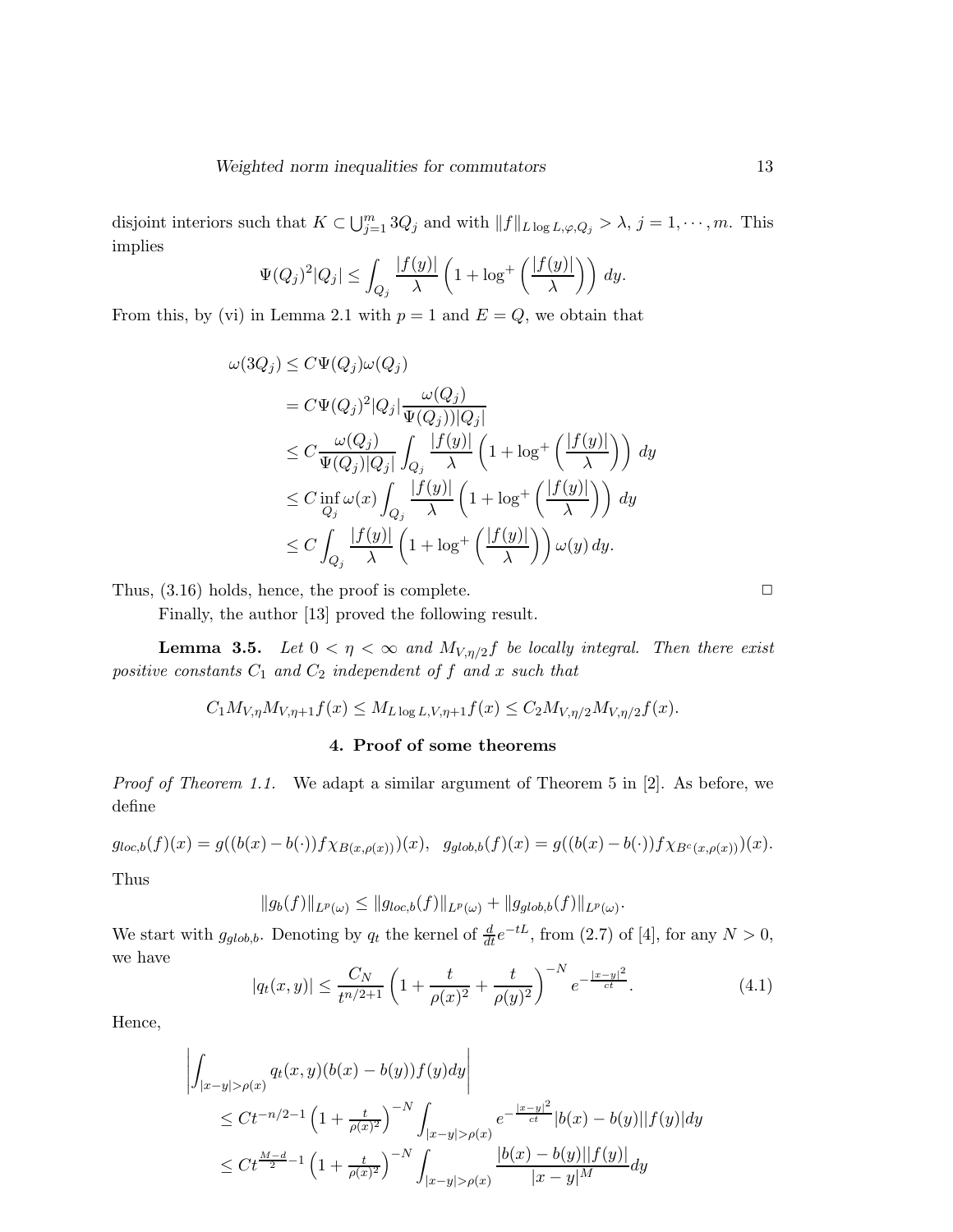$$
\leq C \frac{t^{\frac{M-n}{2}-1}}{\rho(x)^{M-n}} \left(1 + \frac{t}{\rho(x)^2}\right)^{-N} \sum_{k=1}^{\infty} \frac{2^{-k(M-n-\theta\eta)}}{2^{k\theta\eta}|2^k \rho(x)|^n} \int_{|x-y|<2^k \rho(x)} |b(x)-b(y)| |f(y)| dy
$$
  

$$
\leq C \frac{t^{\frac{M-n}{2}-1}}{\rho(x)^{M-n}} M_{V,\eta}^b f(x).
$$

Then,

$$
g_{glob,b}(f)(x) \leq CM_{V,\eta}^b f(x) \left( \int_0^\infty \left( \frac{t}{\rho(x)^2} \right)^{M-n} \left( 1 + \frac{t}{\rho(x)^2} \right)^{-2N} \frac{dt}{t} \right)^{1/2} \leq CM_{V,\eta}^b f(x).
$$

Choose M and N such that  $M - n > \theta \eta$  and  $2N > M - n$ . Therefore, the estimates for  $g_{glob,b}$  follow from those for  $M_{V,\eta}^b f(x)$  by Lemmas 3.3 and 3.5.

To deal with  $g_{loc,b}$  we write

$$
g_{loc,b}(f)(x) \le I(x) + g_{loc,b}^*(f)(x) + II(x),\tag{4.2}
$$

where  $g_{loc,b}^*(f)(x)$  is defined in Lemma 3.2,

$$
I(x) = \left( \int_0^{\rho(x)^2} \left| \int_{|x-y| < \rho(x)} [q_t(x,y) - \tilde{q}_t(x,y)] (b(x) - b(y)) f(y) dy \right|^2 t dt \right)^{1/2},
$$

where  $\tilde{q}_t$  is the kernel of  $\frac{d}{dt}e^{t\Delta}$ , and

$$
II(x) = \left(\int_{\rho(x)^2}^{\infty} \left| \int_{|x-y| < \rho(x)} q_t(x,y)(b(x)-b(y))f(y)dy \right|^2 t dt\right)^{1/2}.
$$

For  $II(x)$ , by (4.1) with  $N = 1/2$ ,

$$
II(x) \le C \left( \int_{\rho(x)^2}^{\infty} \left( \frac{\rho(x)}{t} \right)^2 \left| \int_{|x-y| < \rho(x)} t^{-n/2} e^{-\frac{|x-y|^2}{ct}} |b(x) - b(y)| |f(y)| dy \right|^2 t dt \right)^{1/2}
$$
\n
$$
\le C \left( \int_{\rho(x)^2}^{\infty} \left( \frac{\rho(x)}{t} \right)^2 \left| \rho(x)^{-n} \int_{|x-y| < \rho(x)} |b(x) - b(y)| |f(y)| dy \right|^2 t dt \right)^{1/2}
$$
\n
$$
\le C M_{V,\eta}^b f(x) \left( \int_{\rho(x)^2}^{\infty} \left( \frac{\rho(x)}{t} \right)^2 dt \right)^{1/2}
$$
\n
$$
\le C M_{V,\eta}^b f(x).
$$
\n(4.3)

For  $I(x)$ , adapting the same argument of pages 578-579 in[2], we obtain for some  $\delta > 0$ and  $\epsilon > 0$ 

$$
I(x) \leq C \left( \int_0^{\rho(x)^2} \left( \frac{\sqrt{t}}{\rho(x)} \right)^{\delta} \left| \int_{|x-y| < \rho(x)} t^{-n/2} e^{-\epsilon \frac{|x-y|^2}{t}} |b(x) - b(y)| |f(y)| dy \right|^2 \frac{dt}{t} \right)^{1/2}
$$
  

$$
\leq C \left( \int_0^{\rho(x)^2} \left( \frac{\sqrt{t}}{\rho(x)} \right)^{\delta} \left| \int_{\sqrt{t} \leq |x-y| < \rho(x)} t^{-n/2} e^{-\epsilon \frac{|x-y|^2}{t}} |b(x) - b(y)| |f(y)| dy \right|^2 \frac{dt}{t} \right)^{1/2}
$$
  
+
$$
C \left( \int_0^{\rho(x)^2} \left( \frac{\sqrt{t}}{\rho(x)} \right)^{\delta} \left| \int_{|x-y| < \sqrt{t}} t^{-n/2} e^{-\epsilon \frac{|x-y|^2}{t}} |b(x) - b(y)| |f(y)| dy \right|^2 \frac{dt}{t} \right)^{1/2}
$$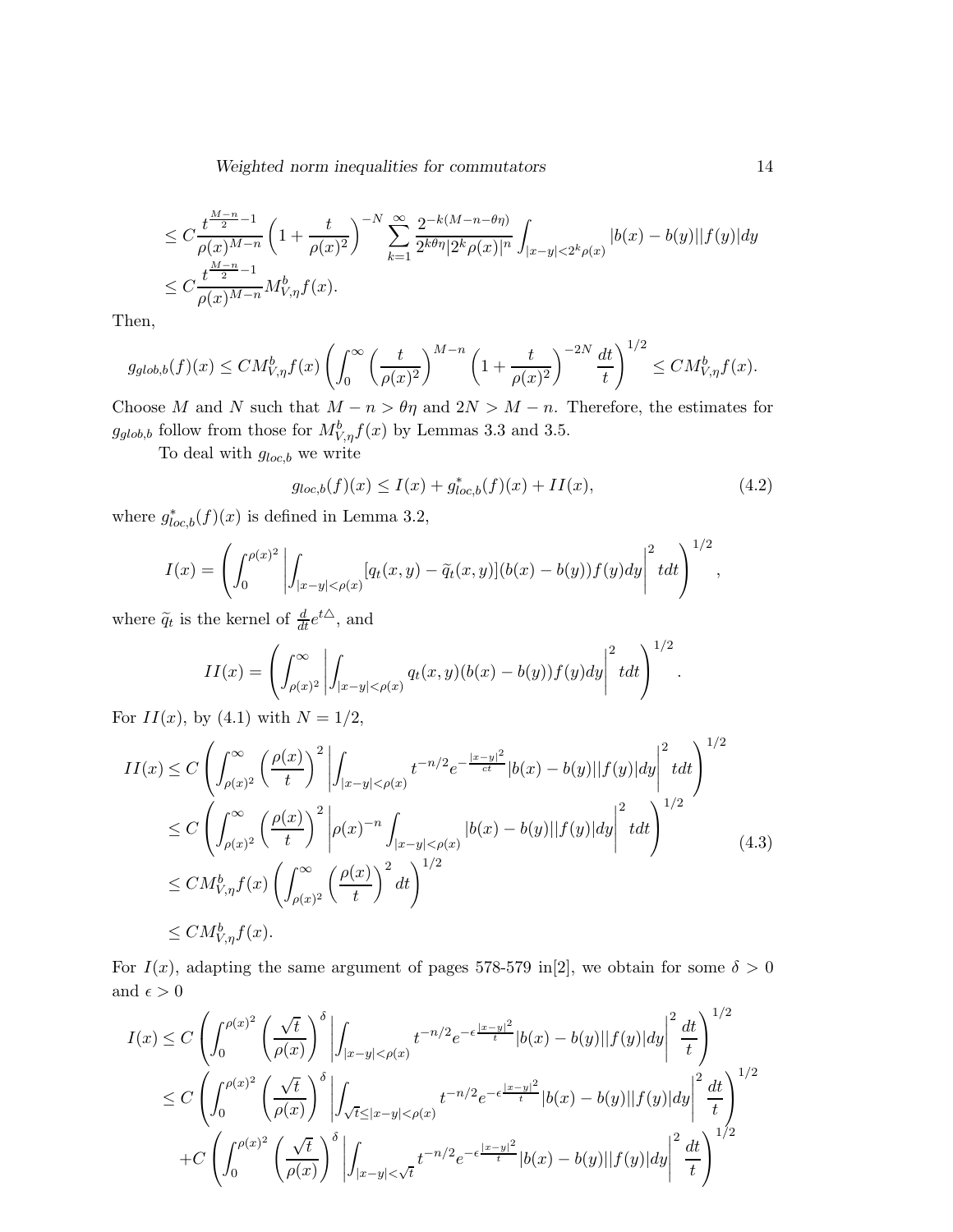$$
\leq C \left( \int_0^{\rho(x)^2} \left( \frac{\sqrt{t}}{\rho(x)} \right)^{\delta} \left| \sum_{k=1}^{\lfloor \log_2(\rho(x)/\sqrt{t}) \rfloor + 1} \int_{\sqrt{t} \leq |x - y| < \rho(x)} \frac{|b(x) - b(y)| |f(y)|}{|x - y|^n} dy \right|^2 \frac{dt}{t} \right)^{1/2} \n+ C \left( \int_0^{\rho(x)^2} \left( \frac{\sqrt{t}}{\rho(x)} \right)^{\delta} \left| \int_{|x - y| < \sqrt{t}} t^{-n/2} |b(x) - b(y)| |f(y)| dy \right|^2 \frac{dt}{t} \right)^{1/2} \n\leq C \left( \int_0^{\rho(x)^2} \left( \frac{\sqrt{t}}{\rho(x)} \right)^{\delta} \left( [\log_2(\rho(x)/\sqrt{t})] + 1 \right)^2 \frac{dt}{t} \right)^{1/2} M_{V, \eta}^b f(x) \n+ C \left( \int_0^{\rho(x)^2} \left( \frac{\sqrt{t}}{\rho(x)} \right)^{\delta} \frac{dt}{t} \right)^{1/2} M_{V, \eta}^b f(x) \n\leq C M_{V, \eta}^b f(x).
$$
\n(4.4)

From (4.2), (4.3) and (4.4), we can obtain the desired result by Lemmas 3.2, 3.3, 3.5 and Theorem 2.2.  $\Box$ 

*Proof Theorem 1.2.* By  $(4.1)-(4.4)$  and using Lemmas 3.2, 3.3, 3.4, 3.5 and Proposition 2.2, by adapting an argument in [8], we can obtain the desired result.  $\Box$ 

Finally, we consider the maximal operator of the diffusion semi-group

$$
T^* f(x) = \sup_{t>0} e^{-tL} f(x) = \sup_{t>0} \int_{\mathbb{R}^n} k_t(x, y) f(y) dy,
$$

and it's commutator

$$
T_b^* f(x) = \sup_{t>0} e^{-tL} f(x) = \sup_{t>0} \int_{\mathbb{R}^n} k_t(x, y) (b(x) - b(y)) f(y) dy,
$$

where  $k_t$  is the kernel of the operator  $e^{-tL}$ ,  $t > 0$ .

**Theorem 4.1.** Let  $b \in BMO(\rho)$  and  $T_b^*f$  be as above.

(i) If  $1 < p < \infty$ ,  $\omega \in A_p^{\rho}$ , then there exists a constant C such that

$$
||T_b^* f||_{L^p(\omega)} \leq C||b||_{BMO(\rho)}||f||_{L^p(\omega)}.
$$

(*ii*) If  $\omega \in A_1^{\rho}$  $_1^{\rho}$ , then there exists a constant  $C > 0$  such that for any  $\lambda > 0$ 

$$
\omega(\lbrace x \in \mathbb{R}^n : \ |T_b^* f(x)| > \lambda \rbrace) \leq C \int_{\mathbb{R}^n} \frac{|f(x)|}{\lambda} \left(1 + \log^+ \left(\frac{|f(x)|}{\lambda}\right)\right) \omega(x) dx.
$$

*Proof.* We first recall the kernel  $k_t$  has the following property (see [4])

$$
0 \le k_t(x, y) \le C_N t^{-n/2} e^{-\frac{|x-y|^2}{5t}} \left( 1 + \frac{t}{\rho(x)^2} + \frac{t}{\rho(y)^2} \right)^{-N}.
$$
 (4.5)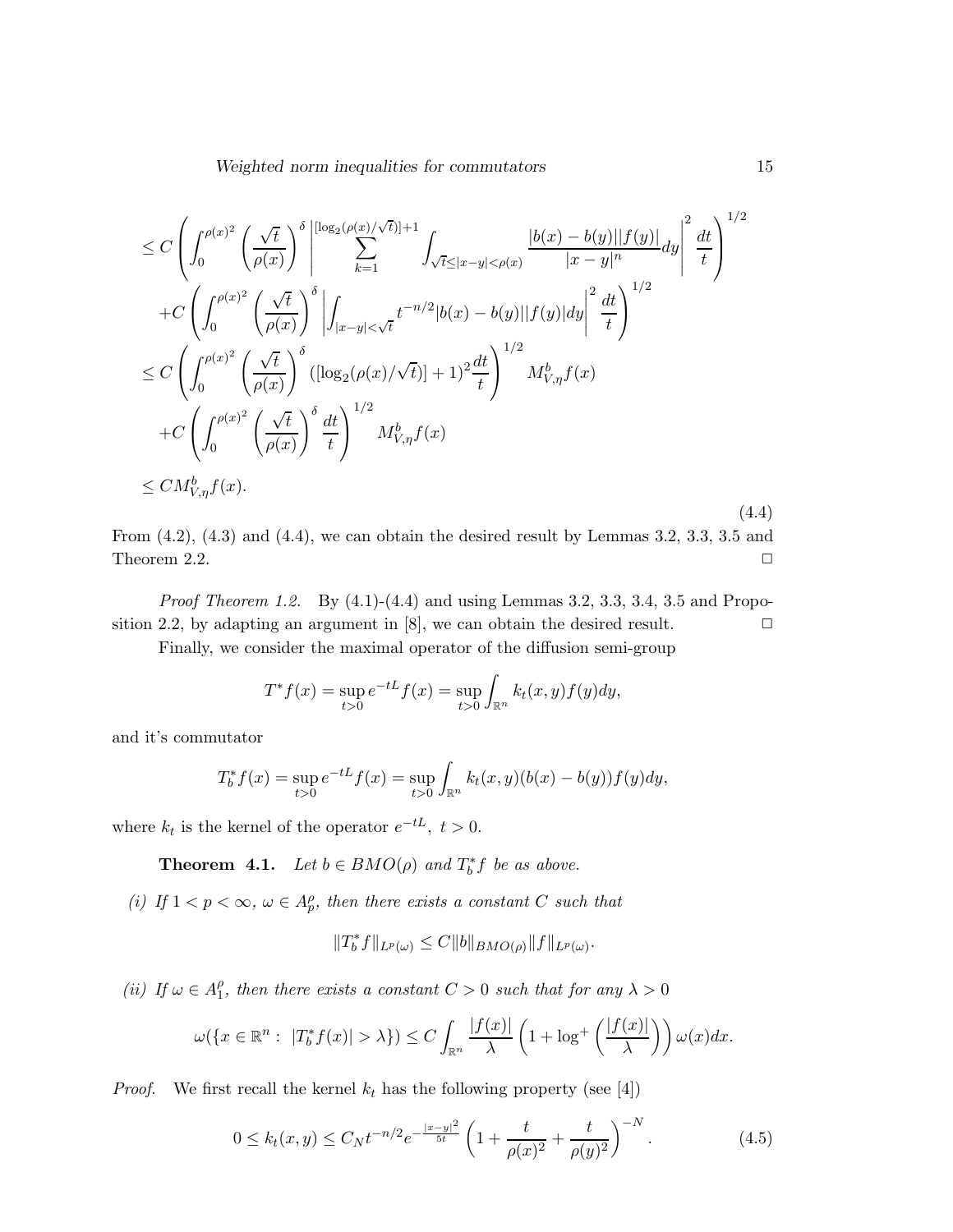Then

$$
|T_b^* f(x)| \le \sup_{t>0} \int_{\mathbb{R}^n} k_t(x, y) |(b(x) - b(y)) f(y)| dy
$$
  
\n
$$
\le \sup_{t>0} \int_{|x-y| < \rho(x)} k_t(x, y) |(b(x) - b(y)) f(y)| dy
$$
  
\n
$$
+ \sup_{t>0} \int_{|x-y| \ge \rho(x)} k_t(x, y) |(b(x) - b(y)) f(y)| dy
$$
  
\n
$$
:= I(x) + II(x).
$$

For  $I(x)$ , by (4.5), we then have

$$
I(x) \leq \sup_{0 < \sqrt{t} < \rho(x)} \int_{|x-y| < \sqrt{t}} k_t(x,y) |(b(x) - b(y)) f(y)| dy
$$
  
+ 
$$
\sup_{0 < \sqrt{t} < \rho(x)} \int_{\sqrt{t} \leq |x-y| < \rho(x)} k_t(x,y) |(b(x) - b(y)) f(y)| dy
$$
  
+ 
$$
\sup_{\sqrt{t} \geq \rho(x)} \int_{|x-y| \leq \rho(x)} k_t(x,y) |(b(x) - b(y)) f(y)| dy
$$
  

$$
\leq C \sup_{0 < \sqrt{t} < \rho(x)} \int_{|x-y| < \sqrt{t}} t^{-n/2} |(b(x) - b(y)) f(y)| dy
$$
  
+ 
$$
C \sup_{0 < \sqrt{t} < \rho(x)} \int_{\sqrt{t} \leq |x-y| < \rho(x)} \sqrt{t} |x-y|^{-(n+1)} |(b(x) - b(y)) f(y)| dy
$$
  
+ 
$$
\sup_{\sqrt{t} \geq \rho(x)} \rho(x)^{-n} \int_{|x-y| < \rho(x)} |(b(x) - b(y)) f(y)| dy
$$
  

$$
\leq C M_{V,\eta}^{b} f(x).
$$
 (4.6)

For  $II(x)$ , by (4.5) again, we then obtain that

$$
II(x) \le \sup_{0  
\n
$$
\le \sup_{0  
\n
$$
\times \sum_{k=1}^{\infty} \frac{2^{-k(M-n-\theta\eta)}}{2^{k\theta\eta} |2^k \rho(x)|^n} \int_{|x-y| < 2^k \rho(x)} |b(x) - b(y)| |f(y)| dy
$$
  
\n
$$
\le CM_{V,\eta}^b f(x), \qquad (4.7)
$$
$$
$$

if  $N > M > n + \theta \eta$ .

Thus, by (4.6) and (4.7), and using Lemmas 3.3, 3.4, 3.5, Theorem 2.2 and Proposition 2.2, we can obtain the desired result.  $\Box$ 

We remark that in fact all results in this section also hold for  $BMO_{\theta_1}(\rho)$  and  $A_p^{\rho,\theta_2}$ if  $\theta_1 \neq \theta_2$ .